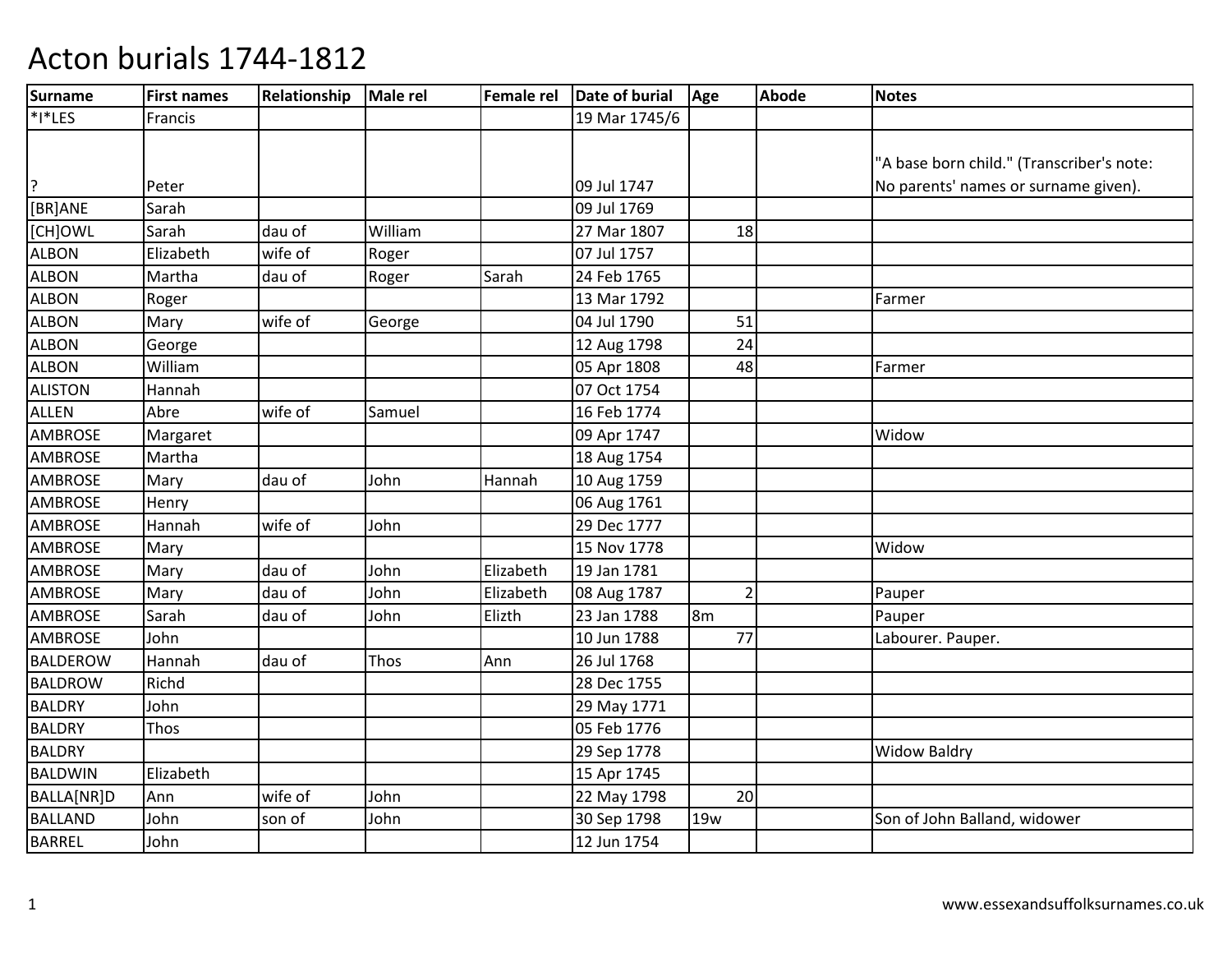| <b>Surname</b>   | <b>First names</b> | Relationship | Male rel | Female rel | Date of burial | Age             | Abode                      | <b>Notes</b>                                                      |
|------------------|--------------------|--------------|----------|------------|----------------|-----------------|----------------------------|-------------------------------------------------------------------|
| <b>BARREL</b>    | Susanna            |              |          |            | 01 Jan 1764    |                 |                            |                                                                   |
| BARREL           | Elizabeth          | wife of      | Robert   |            | 23 Feb 1803    | 35              |                            | Maiden name: Hills                                                |
|                  |                    |              |          |            |                |                 | Great                      |                                                                   |
| <b>BARREL</b>    | Robt               | son of       | Robert   | Jemima     | 04 Jul 1812    | 11 <sub>m</sub> | Waldingfield               |                                                                   |
| <b>BARRELL</b>   | John               |              |          |            | 19 Jun 1777    | 80              |                            | Age 80.                                                           |
| <b>BARRELL</b>   | George             |              |          |            | 30 May 1782    |                 |                            | George Barrell jnr.                                               |
| BARRELL          | Robert             |              |          |            | 15 Jan 1784    | 55              |                            | Pauper                                                            |
| <b>BARRELL</b>   | George             |              |          |            | 25 Apr 1794    | 68              |                            | Labourer                                                          |
| <b>BARRELL</b>   | Elizabeth          | wife of      | George   |            | 13 Sep 1803    | 8               |                            | Maiden name: Camp (transcriber's note:<br>Age is either 38 or 58) |
| <b>BARRELL</b>   | Robert             |              |          |            | 23 May 1810    | 43              |                            |                                                                   |
| <b>BASSET</b>    | Thomas             |              |          |            | 14 Mar 1757    |                 |                            |                                                                   |
| <b>BASSET</b>    | James              |              |          |            | 16 Dec 1767    |                 |                            |                                                                   |
| <b>BASSET</b>    | John               |              |          |            | 21 Nov 1770    |                 |                            |                                                                   |
| <b>BASSET</b>    | Hannah             |              |          |            | 23 Jun 1772    |                 |                            |                                                                   |
| <b>BASSETT</b>   | James              |              |          |            | 14 Jul 1790    | 75              |                            | Bachelor                                                          |
| <b>BASSETT</b>   | Ann                | wife of      | William  |            | 09 Mar 1812    | 62              |                            |                                                                   |
| <b>BATTERHAM</b> | Sarah              | dau of       | James    | Elizabeth  | 12 Mar 1799    | 3 <sup>1</sup>  |                            |                                                                   |
| <b>BEAN</b>      | Abra               |              |          |            | 20 Oct 1745    |                 |                            | Widow                                                             |
| <b>BEAN</b>      | Richard            |              |          |            | 04 Jun 1750    |                 |                            |                                                                   |
| <b>BEAN</b>      | Mary               |              |          |            | 26 * 1750      |                 |                            |                                                                   |
| <b>BEAN</b>      | George             |              |          |            | 01 Jul 1754    |                 |                            |                                                                   |
| <b>BEAN</b>      | Elizabeth          | wife of      | Richard  |            | 02 Jun 1761    |                 |                            |                                                                   |
| <b>BEAN</b>      | Mary               | dau of       | Richard  | Elizabeth  | 10 Feb 1768    |                 |                            |                                                                   |
| <b>BEAN</b>      | Sarah              | dau of       | Richard  | Sarah      | 22 Mar 1772    |                 |                            |                                                                   |
| <b>BEAN</b>      | Sarah              | wife of      | Richd    |            | 17 Nov 1782    |                 |                            |                                                                   |
| <b>BEAN</b>      | Susan              |              |          |            | 01 Jun 1783    |                 |                            | Spinster                                                          |
| <b>BEAN</b>      | Samuel             | son of       | Richd    |            | 25 May 1786    | 13              |                            | Pauper                                                            |
| <b>BEAN</b>      | Mary               | dau of       | Richd    | Martha     | 28 Sep 1790    | 9 <sub>m</sub>  |                            | Pauper. Mother's maiden name: Chinery                             |
| <b>BEAN</b>      | Richard            |              |          |            | 21 Oct 1792    |                 | Waldingfield<br>$60$ Magr. |                                                                   |
| <b>BEAN</b>      | Mary               | dau of       |          | Hannah     | 22 Feb 1795    | 9d              |                            | <b>Base born</b>                                                  |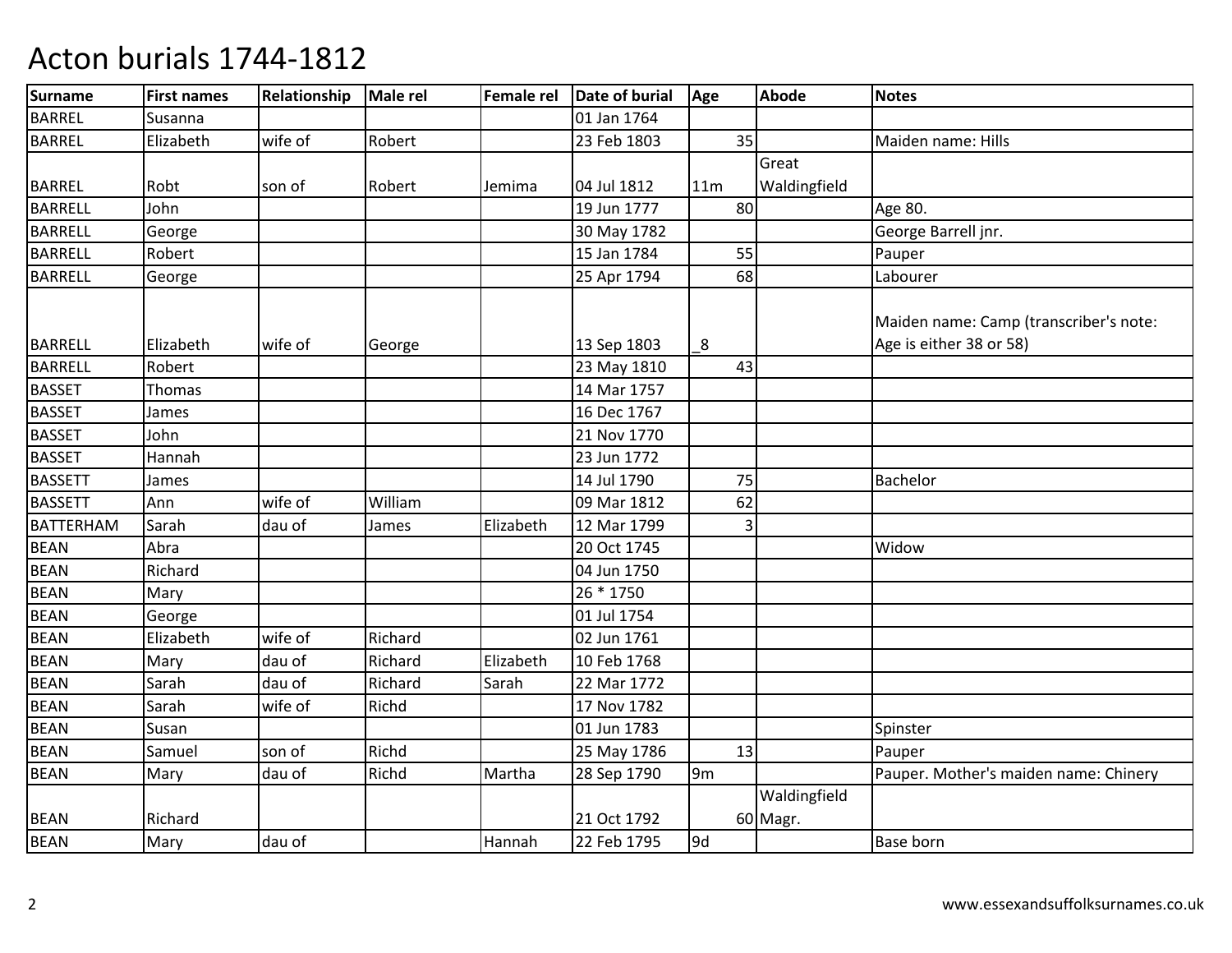| <b>Surname</b>  | <b>First names</b> | Relationship | <b>Male rel</b> | <b>Female rel</b> | Date of burial | Age | Abode | <b>Notes</b>                                           |
|-----------------|--------------------|--------------|-----------------|-------------------|----------------|-----|-------|--------------------------------------------------------|
| <b>BEAN</b>     | Martha             | wife of      | Richd           |                   | 04 Sep 1798    | 40  |       |                                                        |
| <b>BEAN</b>     | Samuel             | son of       | Richd           |                   | 23 Oct 1798    | 2m  |       | Son of Richd Bean, widower                             |
| <b>BEAN</b>     | Elizabeth          |              |                 |                   | 04 Apr 1799    |     |       |                                                        |
| <b>BEARD</b>    | John               |              |                 |                   | 14 Mar 1783    |     |       | Labourer                                               |
| <b>BOLDERO</b>  | James              | son of       | Tho             | Ann               | 12 May 1758    |     |       |                                                        |
| <b>BOLDERO</b>  | Mary               | dau of       | Thos            | Ann               | 14 Aug 1759    |     |       |                                                        |
| <b>BONHAM</b>   | Richard            |              |                 |                   | 24 Apr 1758    |     |       |                                                        |
| <b>BOWERS</b>   | Alice              | wife of      | George          |                   | 29 Jun 1798    | 62  |       |                                                        |
| <b>BOWES</b>    | Thomas             | son of       | George          | Alice             | 22 May 1759    |     |       |                                                        |
| <b>BOWES</b>    | Ann                | dau of       | George          | Alice             | 27 Dec 1764    |     |       |                                                        |
| <b>BOWES</b>    | Alice              | dau of       | George          | Alice             | 22 Jun 1770    |     |       |                                                        |
| <b>BOWES</b>    | Alice              | dau of       | George          | Alice             | 13 Aug 1772    |     |       |                                                        |
| <b>BOWES</b>    | George             |              |                 |                   | 16 Nov 1785    | 28  |       | George Bowes jnr.                                      |
| BOWS?           | George             |              |                 |                   | 24 Nov 1805    | 78  |       |                                                        |
| <b>BRABROOK</b> | Francis            |              |                 |                   | 02 Apr 1745    |     |       |                                                        |
| <b>BRAY</b>     | James              | son of       | James           | Mary              | 21 Sep 1770    |     |       |                                                        |
| <b>BRAY</b>     | Mary               | dau of       | James           | Mary              | 02 Oct 1771    |     |       |                                                        |
| <b>BRAY</b>     | Mary               | wife of      |                 |                   | 01 Oct 1775    |     |       | Transcriber's note: Husband's first name<br>not given. |
| <b>BRAY</b>     | James              |              |                 |                   | 19 Jan 1795    | 62  |       | Labourer                                               |
| <b>BRAYLEY</b>  | Elizabeth          | wife of      | Richard         |                   | 08 Jun 1774    |     |       |                                                        |
| <b>BRAYLEY</b>  | Richard            |              |                 |                   | 25 May 1779    |     |       | Labourer                                               |
| <b>BREWER</b>   | Peter              | son of       | John            | Dorcas            | 29 Jun 1767    |     |       |                                                        |
| <b>BREWER</b>   | Sander             |              |                 |                   | 25 Apr 1779    |     |       | Labourer                                               |
| <b>BREWSTER</b> | George             | son of       | Ambrose         | Sarah             | 19 Feb 1801    | 5m  |       |                                                        |
| <b>BROWN</b>    | William            | son of       |                 | Mary              | 22 Nov 1762    |     |       | Natural son                                            |
| <b>BROWN</b>    | Mary               |              |                 |                   | 23 May 1784    | 63  |       | Spinster. Pauper.                                      |
| <b>BROWN</b>    | William            | son of       | John            | Ann               | 20 Jun 1812    | 1   |       | Mother's maiden name: Wittingham                       |
| <b>BUTCHER</b>  | Elizabeth          |              |                 |                   | 07 May 1755    |     |       |                                                        |
| <b>BUTCHER</b>  | Sarah              | wife of      | John            |                   | 13 Jul 1758    |     |       |                                                        |
| <b>BUTCHER</b>  | Thos               | son of       | John            |                   | 08 May 1759    |     |       |                                                        |
| <b>BUTCHER</b>  | Thos               |              |                 |                   | 01 Jul 1760    |     |       |                                                        |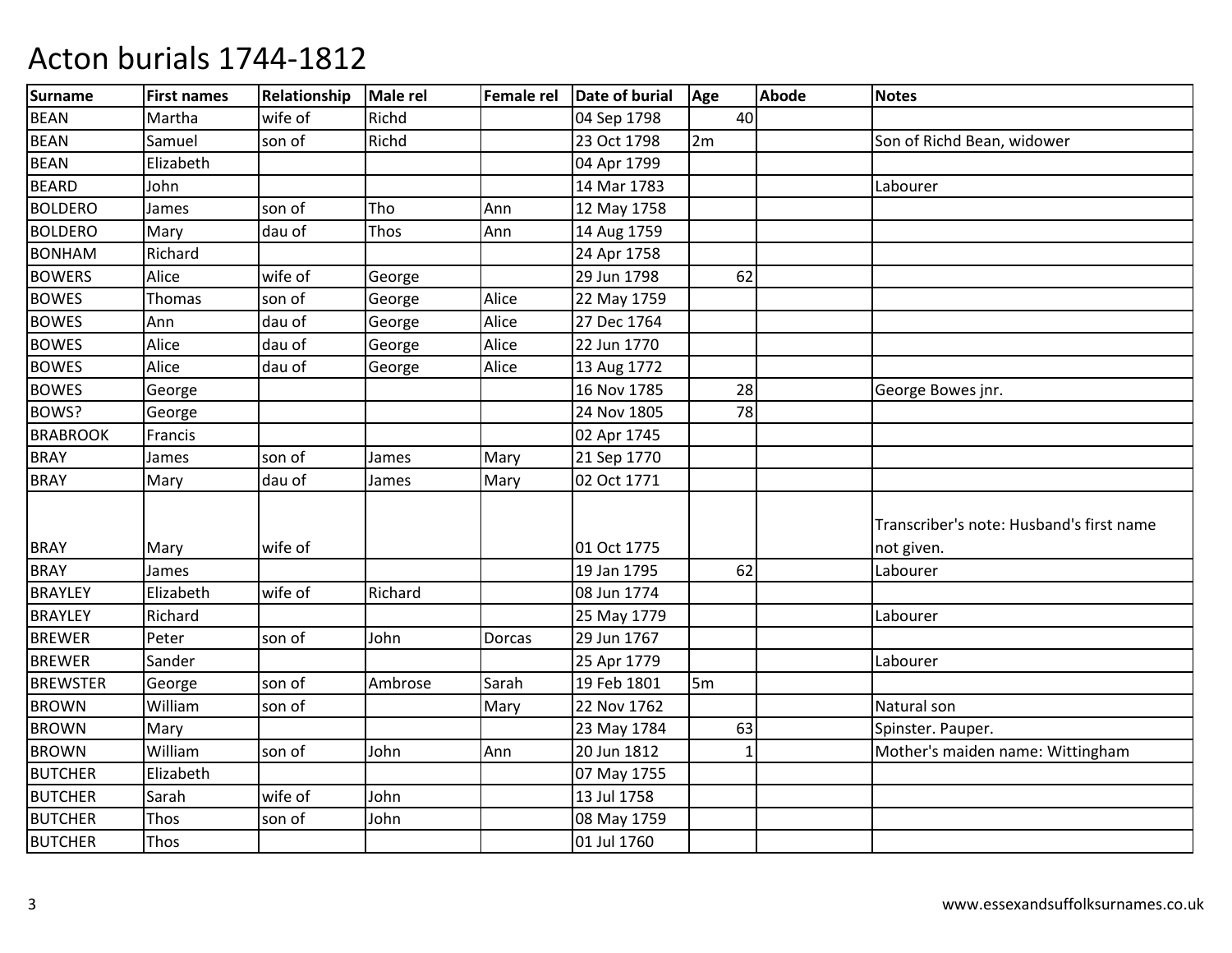| Surname        | <b>First names</b> | Relationship | Male rel | Female rel | Date of burial | Age | Abode          | <b>Notes</b>                       |
|----------------|--------------------|--------------|----------|------------|----------------|-----|----------------|------------------------------------|
| <b>BUTCHER</b> | John               |              |          |            | 08 Dec 1760    |     |                |                                    |
| <b>BUTCHER</b> | James              | son of       | John     | Susan      | 29 May 1763    |     |                |                                    |
| <b>BUTCHER</b> | Susan              | wife of      | John     |            | 31 May 1768    |     |                |                                    |
|                |                    |              |          |            |                |     |                | Revd. Robert Butts, Rector of Long |
| <b>BUTTS</b>   | Robert             |              |          |            | 08 Dec 1788    | 67  |                | Melford                            |
| <b>BYHAM</b>   | <b>Thomas</b>      | son of       | Thomas   | Sarah      | 13 Sep 1801    | 13  |                | Mother's maiden name: Molton       |
| <b>BYHAM</b>   | James              | son of       | Thomas   | Sarah      | 08 Mar 1802    | 14  |                | Mother's maiden name: Molton       |
| <b>BYHAM</b>   | Sarah              | wife of      | Thomas   |            | 28 May 1802    | 44  |                | Maiden name: Moulton               |
| <b>CADGE</b>   | <b>Thomas</b>      | son of       | Thos     | Elizth     | 05 Mar 1781    |     |                |                                    |
| CADGE          | Sarah              | dau of       | Thos     | Elizabeth  | 19 Aug 1781    |     |                |                                    |
| <b>CASEN</b>   | Sarah              |              |          |            | 23 Sep 1751    |     |                |                                    |
| <b>CASON</b>   | Sarah              |              |          |            | 16 Aug 1747    |     |                |                                    |
| <b>CHAPLIN</b> | George             | son of       | George   | Ann        | 24 Jul 1760    |     |                |                                    |
| <b>CHAPLIN</b> | Ann                | dau of       | George   | Ann        | 17 Apr 1761    |     |                |                                    |
| <b>CHAPLIN</b> | Ann                | dau of       | George   | Ann        | 20 Dec 1763    |     |                |                                    |
| <b>CHAPLIN</b> | Elizabeth          | dau of       | George   | Ann        | 10 Aug 1767    |     |                |                                    |
| <b>CHAPLIN</b> | George             |              |          |            | 22 Oct 1773    |     |                | Mr George Chaplin                  |
| <b>CHAPLIN</b> | Geo                | son of       | Geo      |            | 18 Dec 1774    |     |                |                                    |
| <b>CHAPLIN</b> | James              |              |          |            | 09 Mar 1779    |     | Preston        |                                    |
| <b>CHAPLIN</b> | George             | son of       | George   |            | 19 Apr 1779    |     | Pebmarsh       |                                    |
| <b>CHAPLIN</b> | Susan              | dau of       | George   | Ann        | 06 Sep 1781    |     | Pebmarsh       |                                    |
| <b>CHAPLIN</b> | Mary               |              |          |            | 30 Nov 1789    |     | 56 Bildeston   | Spinster                           |
| <b>CHAPLIN</b> | James              |              |          |            | 25 Mar 1790    |     | 50 Melford     | Married man                        |
| <b>CHAPLIN</b> | Mary               |              |          |            | 10 May 1790    |     | 81 Bilderstone |                                    |
| <b>CHAPLIN</b> | James              |              |          |            | 03 Jun 1792    |     | 24 Melford     |                                    |
|                |                    |              |          |            |                |     | Bury           |                                    |
| <b>CHAPLIN</b> | William            |              |          |            | 28 Dec 1799    |     | St Edmunds     |                                    |
| <b>CHAPLIN</b> | Mary               |              |          |            | 20 Jul 1800    | 33  |                | Widow                              |
| <b>CHAPLIN</b> | Sarah              | wife of      | Thos.    |            | 28 Feb 1811    |     | 49 Bury        |                                    |
|                |                    |              |          |            |                |     | Gt Bardfield,  |                                    |
| <b>CHAPLIN</b> | Ann                | wife of      | George   |            | 07 Jul 1811    |     | 71 Essex       |                                    |
| <b>CHINERY</b> | Thomas             |              |          |            | 30 Jan 1750/1  |     |                |                                    |
| <b>CHINERY</b> | Thomas             |              |          |            | 01 Jan 1752    |     |                |                                    |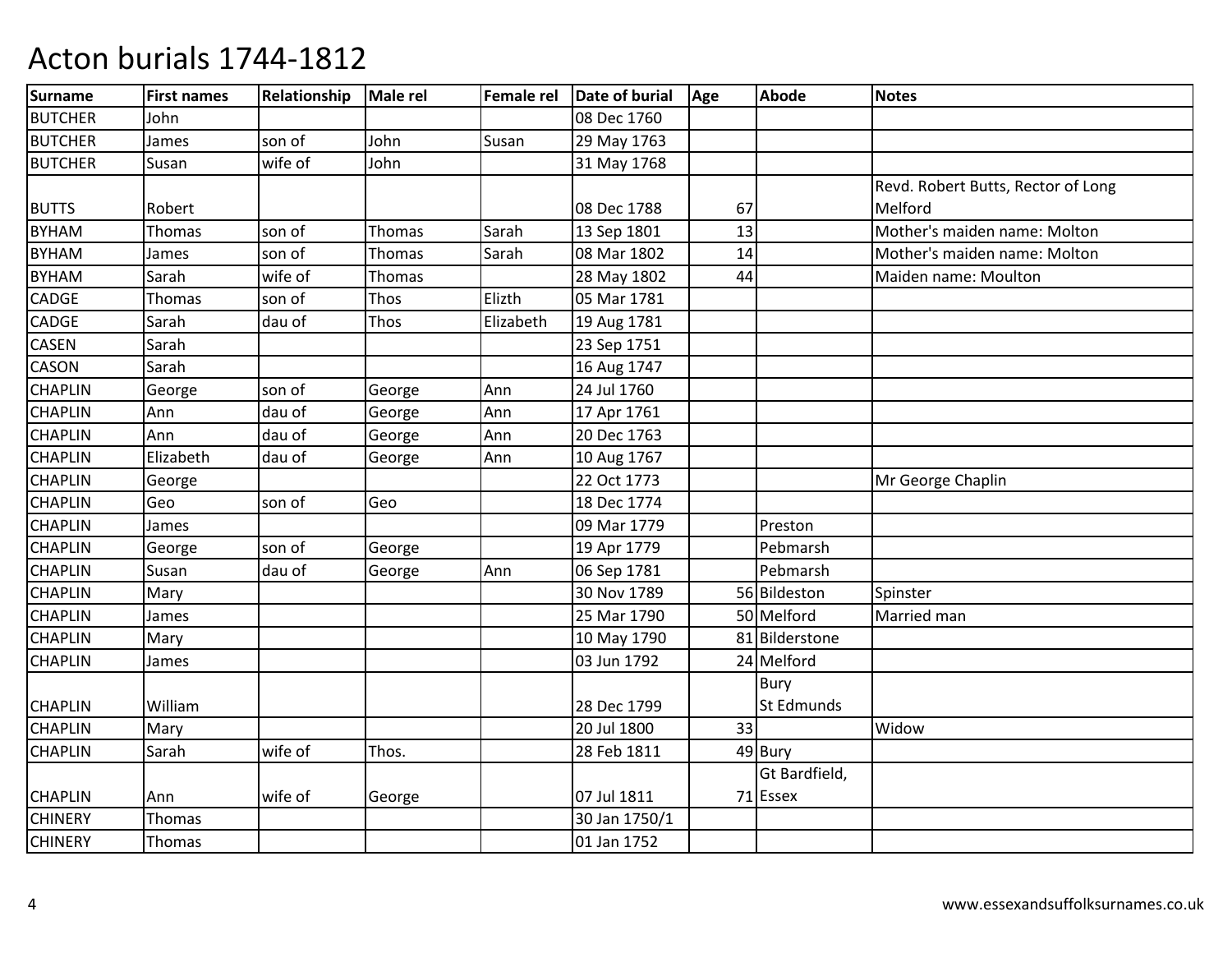| <b>Surname</b>   | <b>First names</b> | Relationship | Male rel | <b>Female rel</b> | Date of burial | Age     | Abode       | <b>Notes</b>               |
|------------------|--------------------|--------------|----------|-------------------|----------------|---------|-------------|----------------------------|
| <b>CHINERY</b>   | Edward             |              |          |                   | 23 Sep 1753    |         |             |                            |
| <b>CHINERY</b>   | Hannah             |              |          |                   | 20 Jun 1755    |         |             |                            |
| <b>CHINERY</b>   | Henry              |              |          |                   | 02 Mar 1759    |         |             |                            |
| <b>CHINERY</b>   | George             |              |          |                   | 23 Jan 1767    |         |             |                            |
| <b>CHINERY</b>   | Thomas             |              |          |                   | 12 Sep 1783    |         | Lavenham    | Gent.                      |
| <b>CHINERY</b>   | Ann                | wife of      | Thos     |                   | 28 Sep 1787    |         | 86 Lavenham |                            |
| <b>CHINERY</b>   | Edward             |              |          |                   | 16 Jul 1791    | 74      |             | Gentleman                  |
| <b>CHINERY</b>   | James              | son of       |          | Ann               | 23 Feb 1792    | 4m 2d   |             | <b>Base born</b>           |
| <b>CHINERY</b>   | Sarah              |              |          |                   | 17 Dec 1792    | 68      |             | Widow                      |
| <b>CHINERY</b>   | Hannah             | dau of       | James    | Hannah            | 17 Oct 1798    | 3m      |             |                            |
| <b>CHINERY</b>   | <b>Thomas</b>      |              |          |                   | 13 Jun 1802    | 65      |             | Labourer                   |
| <b>CHINERY</b>   | George             | son of       | James    | Hannah            | 30 Sep 1804    | $1y$ 6m |             | Mother's maiden name: Game |
| <b>CHINERY</b>   | Susan              |              |          |                   | 20 Jul 1808    | 69      |             | Widow                      |
| <b>CHRISTMAS</b> | Katherine          |              |          |                   | 19 Feb 1744/5  |         |             |                            |
| <b>CHRISTMAS</b> | William            |              |          |                   | 28 Sep 1746    |         |             |                            |
| <b>CLARK</b>     |                    |              |          |                   | 19 Mar 1745/6  |         |             | <b>Widow Clark</b>         |
| <b>CLARK</b>     | Mary               |              |          |                   | 19 Sep 1751    |         |             |                            |
| <b>CLARK</b>     | Mary               |              |          |                   | 11 Jun 1756    |         |             |                            |
| <b>CLARK</b>     | Hannah             | wife of      | John     |                   | 01 Jun 1761    |         |             | Wife of John Clark jnr.    |
| <b>CLARK</b>     | Frances            | wife of      | John     |                   | 29 Sep 1762    |         |             |                            |
| <b>CLARK</b>     | Elizabeth          | dau of       | Thos     | Eliz              | 10 Dec 1762    |         |             |                            |
| <b>CLARK</b>     | Samuel             |              |          |                   | 23 Oct 1763    |         |             | Junior                     |
| <b>CLARK</b>     | Samuel             | son of       | Thos     | Elizabeth         | 12 Jun 1766    |         |             |                            |
| <b>CLARK</b>     | James              | son of       | Thos     | Elizth            | 18 Sep 1775    |         |             |                            |
| <b>CLARK</b>     | James              | son of       | Wm       | Ann               | 17 Aug 1779    |         |             |                            |
| <b>CLARK</b>     | Joseph             |              |          |                   | 19 May 1781    |         |             | Labourer                   |
| <b>CLARK</b>     | Saml               |              |          |                   | 02 Apr 1792    |         |             | Blacksmith                 |
| <b>CLARK</b>     | Sarah              |              |          |                   | 25 Dec 1783    | 56      |             | Spinster. Pauper.          |
| <b>CLARK</b>     | Elizabeth          | wife of      | Thos     |                   | 07 Jul 1784    | 51      |             | Pauper                     |
| <b>CLARK</b>     | John               |              |          |                   | 28 Jan 1799    | 80      |             | Widower                    |
| <b>CLARK</b>     | Thomas             |              |          |                   | 10 Oct 1809    | 77      |             | Labourer                   |
|                  |                    |              |          |                   |                |         | Long        |                            |
| CLARK?           | John               |              |          |                   | 30 Mar 1799    |         | Melford     | Gent.                      |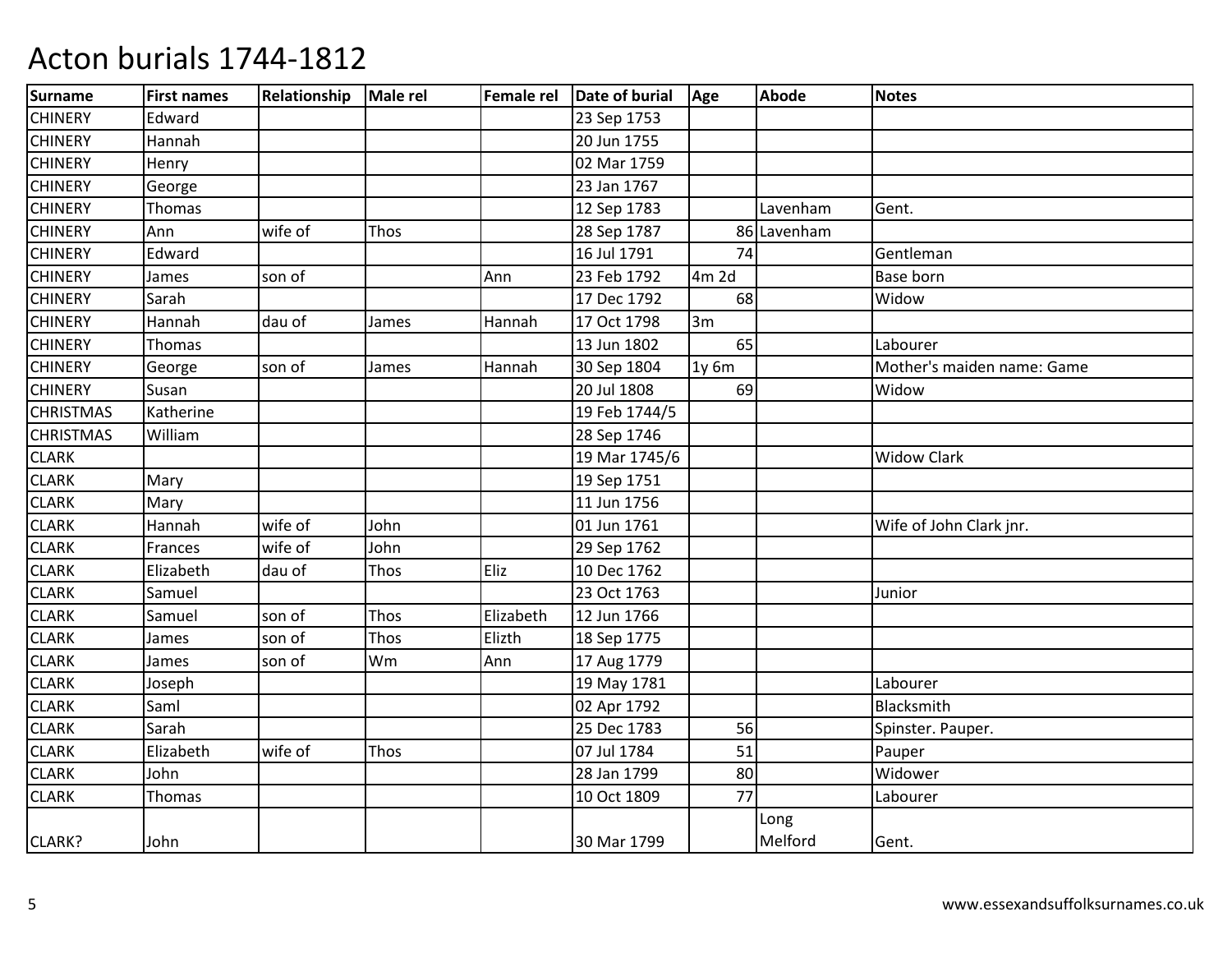| <b>Surname</b> | <b>First names</b> | Relationship | Male rel | <b>Female rel</b> | Date of burial | Age  | Abode | <b>Notes</b>                 |
|----------------|--------------------|--------------|----------|-------------------|----------------|------|-------|------------------------------|
| <b>CLARKE</b>  | Frances            |              |          |                   | 17 Dec 1748    |      |       |                              |
| <b>CLARKE</b>  | William            |              |          |                   | 27 May 1754    |      |       |                              |
| <b>CLARKE</b>  | John               |              |          |                   | 07 Dec 1768    |      |       |                              |
| <b>CLARKE</b>  | Hannah             |              |          |                   | 30 Jul 1769    |      |       |                              |
| <b>CLARKE</b>  | Sarah              |              |          |                   | 25 Nov 1770    |      |       | Mrs Sarah Clarke.            |
| <b>CLARY</b>   | Elizabeth          |              |          |                   | 24 Jan 1784    | 45   |       | Spinster. Pauper.            |
| COE            | William            |              |          |                   | 11 Oct 1745    |      |       |                              |
| COE            | John               |              |          |                   | 01 Sep 1755    |      |       |                              |
| COE            | Elizabeth          |              |          |                   | 18 Apr 1756    |      |       |                              |
| COE            | Ambrose            |              |          |                   | 03 Jan 1809    | 68   |       | Farmer                       |
| <b>COKER</b>   | <b>Phillis</b>     | dau of       | Thos     | Mary              | 24 Apr 1792    |      |       |                              |
| <b>COKER</b>   | Sarah              | dau of       | Thos     | Mary              | 27 Sep 1786    | 8    |       | Pauper                       |
| <b>CORDER</b>  | Thomas             | son of       | Thos     | Elizabeth         | 16 Aug 1811    | 2m   |       | Mother's maiden name: Todd   |
| <b>COUZINS</b> | James              | son of       |          | Ann               | 16 Jul 1798    | 2d   |       | Base born                    |
| <b>CROW</b>    | Elizabeth          |              |          |                   | 29 Sep 1781    |      |       | Widow                        |
| <b>CURTIS</b>  | John               |              |          |                   | 16 Feb 1746/7  |      |       |                              |
| <b>CURTIS</b>  | Naomi              |              |          |                   | 11 Feb 1747/8  |      |       |                              |
| <b>CURTIS</b>  | William            |              |          |                   | 18 May 1748    |      |       |                              |
| <b>CURTIS</b>  | George             |              |          |                   | 29 May 1748    |      |       |                              |
| <b>CURTIS</b>  | <b>Bridget</b>     | dau of       | Philip   | <b>Bridget</b>    | 18 Sep 1766    |      |       |                              |
| <b>CURTIS</b>  | John               |              |          |                   | 07 Feb 1779    |      |       | Labourer                     |
| <b>CURTIS</b>  | Susannah           |              |          |                   | 25 May 1779    |      |       | Widow                        |
| <b>CURTIS</b>  | Samuel             | son of       | Philip   | <b>Bridgett</b>   | 17 Nov 1782    |      |       |                              |
| <b>CURTIS</b>  | John               | son of       | Philip   | <b>Bridgett</b>   | 21 Oct 1783    | 10   |       | Pauper                       |
| <b>CURTIS</b>  | Philip             |              |          |                   | 27 May 1788    | 54   |       | Labourer. Pauper.            |
| <b>CURTIS</b>  | Philip             | son of       | Philip   | Sarah             | 06 Feb 1802    | 4    |       | Mother's maiden name: Reeve  |
| <b>CURTIS</b>  | Philip             | son of       | Philip   | Sarah             | 10 Oct 1808    | 1    |       | Mother's maiden name: Reeve  |
|                | William            |              |          |                   |                |      |       |                              |
| <b>DACON</b>   | Henery             | son of       | Roger    | Susan             | 27 Oct 1808    | 6w   |       | Mother's maiden name: Turner |
| <b>DACON</b>   | Isaac John         | son of       | Roger    | Susan             | 12 Jun 1811    | 1y1m |       | Mother's maiden name: Turner |
| <b>DAY</b>     | Hannah             | dau of       | John     | Elizabeth         | 30 May 1773    |      |       |                              |
| <b>DAY</b>     | Alice              | dau of       | Thos     | Ann               | 02 Nov 1778    |      |       |                              |
| <b>DAY</b>     | Sarah              | dau of       | Thos     | Ann               | 12 Dec 1783    | 3    |       | Pauper                       |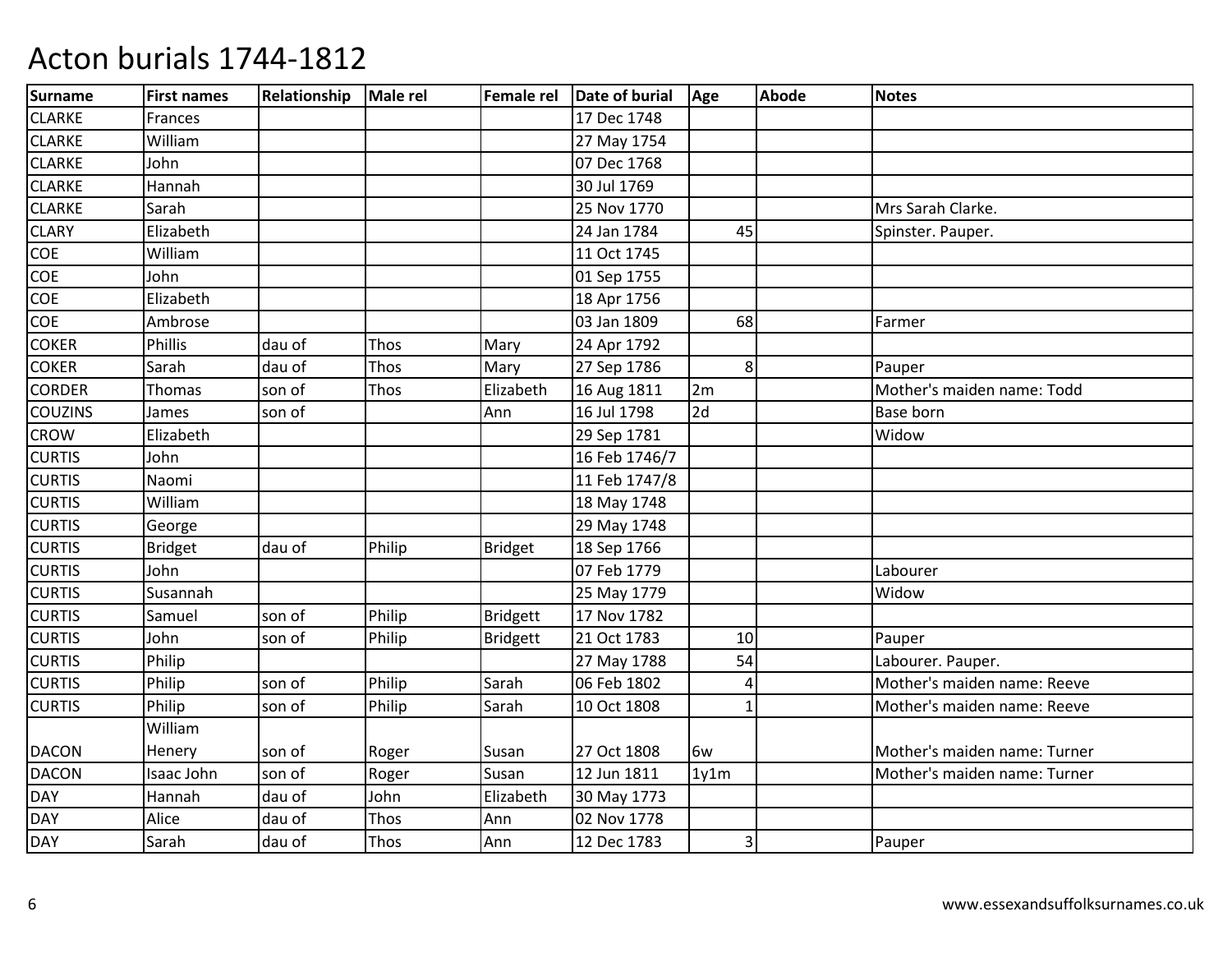| <b>Surname</b>  | <b>First names</b> | Relationship | Male rel | <b>Female rel</b> | Date of burial | Age              | Abode    | <b>Notes</b>                 |
|-----------------|--------------------|--------------|----------|-------------------|----------------|------------------|----------|------------------------------|
| <b>DAY</b>      | John               |              |          |                   | 15 Apr 1784    | 54               |          | Pauper                       |
| <b>DAY</b>      | Mary               | dau of       | Geo      | Sarah             | 16 May 1784    | 6w               |          | Mother's maiden name: Finch  |
| <b>DAY</b>      | Thomas             | son of       | Thos     | Ann               | 08 Mar 1785    | 8d               |          | Pauper                       |
| <b>DEATH</b>    | William            |              |          |                   | 28 Jan 1748/9  |                  |          |                              |
| <b>DEATH</b>    | James              |              |          |                   | 04 Feb 1748/9  |                  |          |                              |
| <b>DEATH</b>    | Mary               |              |          |                   | 10 Feb 1748/9  |                  |          |                              |
| <b>DEATH</b>    | Frances            |              |          |                   | 15 Apr 1749    |                  |          |                              |
| <b>DEATH</b>    | Samuel             |              |          |                   | 29 Apr 1758    |                  |          |                              |
| <b>DEATH</b>    | William            | son of       | John     | Mary              | 05 Feb 1759    |                  |          |                              |
| <b>DEATH</b>    | John               |              |          |                   | 23 May 1774    |                  |          |                              |
| <b>DEATH</b>    | Ann                |              |          |                   | 05 Nov 1775    |                  |          | Widow                        |
| <b>DEATH</b>    | John               |              |          |                   | 23 Jan 1788    | 76               |          | Labourer                     |
| <b>DEATH</b>    | Jeremiah           | son of       | Saml     | Frances           | 17 Oct 1789    | 1y8m             |          | Pauper                       |
| <b>DEATH</b>    | Elizabeth          | dau of       | Saml     | Frances           | 11 Apr 1790    | 1 <sub>m3d</sub> |          | Pauper                       |
| <b>DEATH</b>    | Robert             | son of       | Samuel   | Frances           | 01 Mar 1792    | 16               |          |                              |
| <b>DEATH</b>    | Mary               |              |          |                   | 03 Nov 1796    | 83               |          | Widow                        |
| <b>DEATH</b>    | George             | son of       | Samuel   | Frances           | 12 Jan 1809    | 27               |          | Mother's maiden name: Nelson |
| <b>DORR</b>     | Elizabeth          |              |          |                   | 30 Sep 1747    |                  |          |                              |
| <b>DORR</b>     | William            |              |          |                   | 14 Nov 1759    |                  |          |                              |
| <b>DREW</b>     | Deborah            |              |          |                   | 07 Jul 1747    |                  | Mellford |                              |
| EADY            | Ann                |              |          |                   | 19 Dec 1776    |                  |          | Widow                        |
| <b>EALMS</b>    | Mary               | dau of       | John     | Mary              | 24 Aug 1811    | 2m               |          | Mother's maiden name: Rash   |
| <b>EAST</b>     | John               |              |          |                   | 12 Oct 1746    |                  |          |                              |
| <b>EAST</b>     | William            |              |          |                   | 09 Jul 1749    |                  |          |                              |
| <b>EAST</b>     | William            |              |          |                   | 17 Apr 1750    |                  |          |                              |
| <b>EAST</b>     | Elizabeth          |              |          |                   | 20 Jul 1751    |                  |          |                              |
| EDY             | Frances            |              |          |                   | 26 Aug 1745    |                  |          | Twin of Elizabeth Edy        |
| EDY             | Elizabeth          |              |          |                   | 17 Sep 1745    |                  |          | Twin of Frances Edy          |
| EDY             | Charles            |              |          |                   | 27 Jul 1770    |                  |          |                              |
| <b>ELLISON</b>  | Ambrose            |              |          |                   | 10 Sep 1788    | 79               |          | Labourer. Pauper             |
| <b>ELLISTON</b> | George             |              |          |                   | 11 Nov 1755    |                  |          |                              |
| <b>ELLISTON</b> | Edward             |              |          |                   | 21 Sep 1760    |                  |          |                              |
| <b>ELLISTON</b> | Susan              |              |          |                   | 12 Jan 1777    |                  |          | Spinster                     |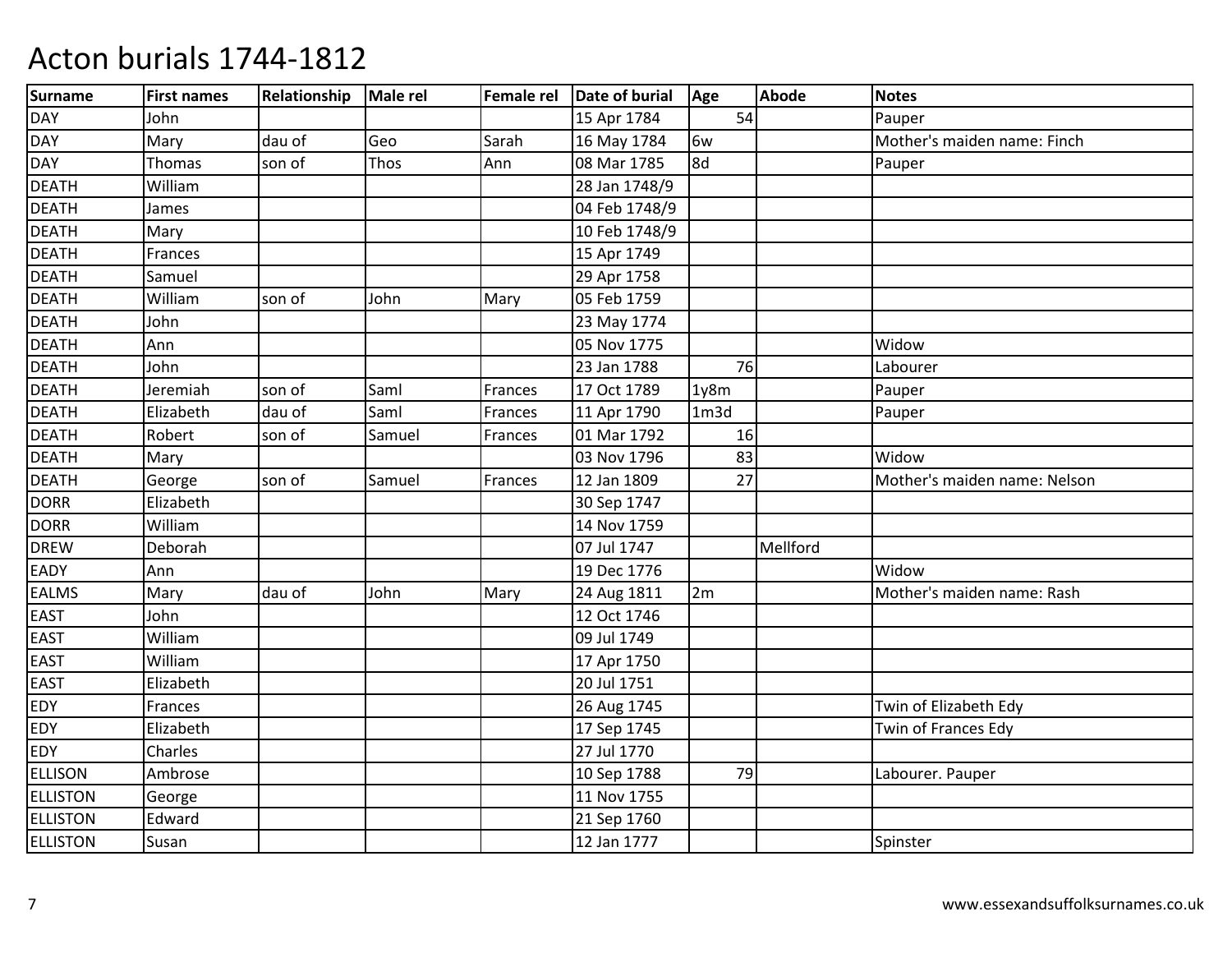| <b>Surname</b>  | <b>First names</b> | <b>Relationship</b> | <b>Male rel</b> | <b>Female rel</b> | Date of burial | Age             | Abode | <b>Notes</b>                |
|-----------------|--------------------|---------------------|-----------------|-------------------|----------------|-----------------|-------|-----------------------------|
| <b>ELLISTON</b> | Mary               | dau of              | <b>Thos</b>     | Elizth            | 31 Dec 1788    | 6w3d            |       |                             |
| <b>ENGLISH</b>  | Robard             |                     |                 |                   | 18 Apr 1747    |                 |       |                             |
| <b>ENGLISH</b>  | Anne               |                     |                 |                   | 09 Jul 1750    |                 |       |                             |
| <b>ENGLISH</b>  | Robert             |                     |                 |                   | 30 Mar 1751    |                 |       |                             |
| <b>EVERETT</b>  | Mary               | wife of             | William         |                   | 30 Oct 1765    |                 |       |                             |
| <b>EVERETT</b>  | Joseph             |                     |                 |                   | 16 Mar 1788    | 80              |       | Labourer. Pauper.           |
| <b>FENN</b>     | Judith             | wife of             |                 |                   | 15 Sep 1794    | 51              |       |                             |
| <b>FENNER</b>   | Sarah              |                     |                 |                   | 23 Dec 1744    |                 |       |                             |
| <b>FENNER</b>   | Sarah              |                     |                 |                   | 17 Nov 1754    |                 |       |                             |
| FENNER          | John               |                     |                 |                   | 03 Apr 1777    |                 |       |                             |
| <b>FINCH</b>    | Mary               |                     |                 |                   | 03 Aug 1748    |                 |       |                             |
| <b>FINCH</b>    | John               |                     |                 |                   | 14 Nov 1752    | Infant          |       |                             |
| <b>FINCH</b>    | John               | son of              | Samuel          | Mary              | 28 Dec 1759    |                 |       |                             |
| <b>FINCH</b>    | Mary               | wife of             | Samuel          |                   | 28 Dec 1759    |                 |       |                             |
| <b>FINCH</b>    | Mary               | dau of              | Saml            | Mary              | 11 Aug 1778    |                 |       |                             |
| <b>FINCH</b>    | Samuel             |                     |                 |                   | 28 Apr 1783    |                 |       | Senior, labourer            |
| <b>FINCH</b>    | Sarah              | wife of             | John            |                   | 02 Jul 1784    | 66              |       | Pauper.                     |
| <b>FINCH</b>    | Sarah              | dau of              | Saml            | Ann               | 24 Nov 1792    | 6 <sup>1</sup>  |       |                             |
| <b>FINCH</b>    | Sarah              | dau of              | Samuel          | Ann               | 21 Oct 1808    | $\vert 4 \vert$ |       | Mother's maiden name: Heard |
| <b>FLACK</b>    | John               |                     |                 |                   | 05 Aug 1762    |                 |       | Senior                      |
| <b>FLACK</b>    | John               |                     |                 |                   | 26 Sep 1790    | 58              |       | Married man.                |
| <b>FORD</b>     | Elenor             |                     |                 |                   | 17 Dec 1776    |                 |       | Widow                       |
| <b>FORDHAM</b>  | John               |                     |                 |                   | 10 Sep 1744    |                 |       |                             |
| <b>FORDHAM</b>  | Martha             |                     |                 |                   | 26 Sep 1747    |                 |       |                             |
| <b>FORDHAM</b>  | John               |                     |                 |                   | 09 May 1768    |                 |       |                             |
| <b>FORSTER</b>  | John               |                     |                 |                   | 13 Mar 1797    | 36              |       | Labourer                    |
| <b>FOSTER</b>   | Carolina           | dau of              | John            | Mary              | 27 Jan 1802    | $\overline{7}$  |       | Mother's maiden name: Bird  |
| <b>GERMAN</b>   | John               | son of              | Jams.           | Jemima            | 24 Mar 1777    |                 |       |                             |
| <b>GODDEN</b>   | Anne               |                     |                 |                   | 17 Mar 1752    |                 |       |                             |
| <b>GODDEN</b>   | Thomas             |                     |                 |                   | 16 Mar 1783    |                 |       | Labourer                    |
| <b>GODDEN</b>   | Grace              |                     |                 |                   | 28 Dec 1802    | 76              |       | Widow                       |
| <b>GOLDEN</b>   | Ann                |                     |                 |                   | 06 Dec 1803    | 62              |       | Widow                       |
| <b>GOLDING</b>  | Ann                | dau of              | Bartholomew     |                   | 14 Dec 1760    |                 |       |                             |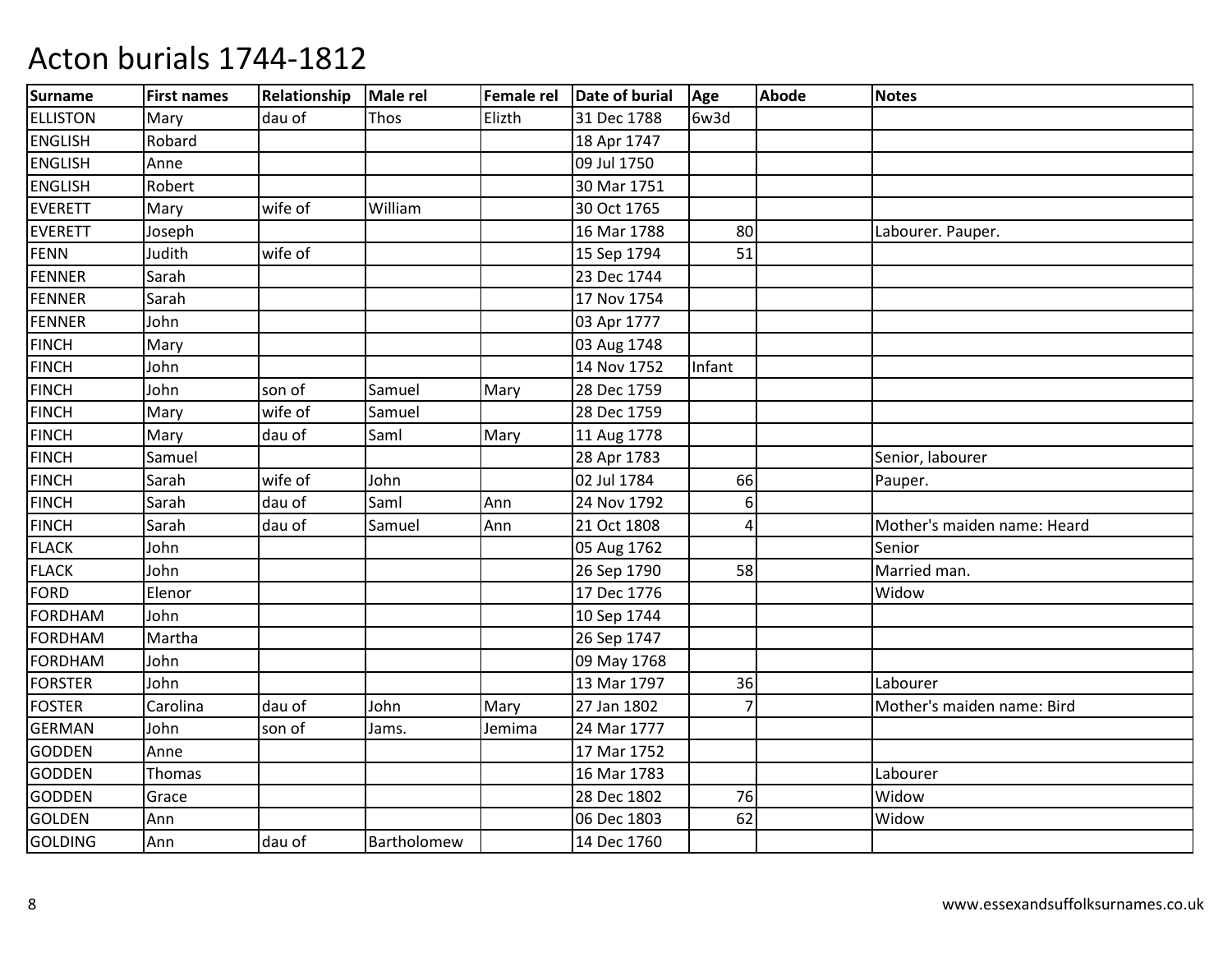| <b>Surname</b>  | <b>First names</b> | <b>Relationship</b> | Male rel    | Female rel | Date of burial | Age    | Abode | <b>Notes</b>   |
|-----------------|--------------------|---------------------|-------------|------------|----------------|--------|-------|----------------|
| <b>GOLDING</b>  | Charles            | son of              | Bartholomew | Eliz       | 05 Feb 1764    |        |       |                |
| <b>GOLDING</b>  | Edward             |                     |             |            | 15 Mar 1770    |        |       |                |
| <b>GOLDING</b>  | Philip             | son of              | Nathaniel   | Ann        | 07 Jul 1772    |        |       |                |
| <b>GOLDING</b>  | Sarah              | dau of              | Nathl       | Ann        | 29 May 1775    |        |       |                |
| <b>GOLDING</b>  | Bartholomew        | son of              | Bartholomew | Elizabeth  | 04 Oct 1775    |        |       |                |
| <b>GOLDING</b>  | Philip             | son of              | Nathl       | Ann        | 17 Apr 1776    |        |       |                |
| <b>GOLDING</b>  | Thomas             | son of              | Thomas      | Ann        | 19 Jan 1781    |        |       |                |
| <b>GOLDING</b>  | Bartholomew        |                     |             |            | 01 Jul 1783    |        |       | Labourer       |
| <b>GOLDING</b>  | Nathaniel          |                     |             |            | 13 Oct 1791    | 45     |       | Church clerk   |
| <b>GOLDING</b>  | Mary               | dau of              | Nathaniel   | Ann        | 01 Feb 1793    |        |       |                |
| <b>GOLDING</b>  | Ann                | wife of             | Abraham     |            | 30 Jan 1795    | 24     |       |                |
| <b>GOLDING</b>  | Abraham            |                     |             |            | 10 Apr 1798    | 30     |       | Widower        |
| <b>GOOD</b>     | Sarah              |                     |             |            | 18 Feb 1748/9  |        |       |                |
| GOOD            | Pane               |                     |             |            | 12 Feb 1782    |        |       | Widow          |
| GOOD            | <b>Thomas</b>      | son of              |             | Judith     | 13 Jun 1783    |        |       | Base born      |
| GOOD            | Susan              | child of            |             | Judith     | 19 Jul 1783    |        |       | Base born      |
| <b>GOODE</b>    | Daniel             |                     |             |            | 31 May 1762    |        |       |                |
| <b>GORDON</b>   | Ann                |                     |             |            | 02 Jul 1757    |        |       |                |
| GREEN           | Eleanor            |                     |             |            | 29 Mar 1749    |        |       |                |
| <b>GREEN</b>    | Mary               | wife of             | Thos        |            | 21 Aug 1786    | 51     |       |                |
| <b>GREEN</b>    | Susan              | dau of              | John        | Susan      | 04 Jan 1799    | 10     |       |                |
| <b>GUMERY</b>   | Margaret           |                     |             |            | 02 Mar 1746/7  |        |       |                |
| <b>GURNAL</b>   | Thomas             |                     |             |            | 19 Jan 1748/9  |        |       |                |
| <b>HACK</b>     | Sarah              |                     |             |            | 26 Feb 1777    |        |       | Widow          |
| <b>HALLS</b>    | Thomas             |                     |             |            | 29 Oct 1747    |        |       |                |
| <b>HALLS</b>    | Ann                | dau of              | Thos        | Mary       | 26 Feb 1761    |        |       |                |
| <b>HALLS</b>    | Thomas             |                     |             |            | 25 Apr 1783    |        |       | Labourer       |
| <b>HALLS</b>    | Mary               |                     |             |            | 30 Jul 1788    | 66     |       | Widow. Pauper. |
| <b>HARTLETT</b> | Robert             |                     |             |            | 08 Feb 1745/6  | Infant |       |                |
| <b>HARTLY</b>   | John               |                     |             |            | 02 Aug 1745    |        |       |                |
| <b>HAYWARD</b>  | John               |                     |             |            | 01 Sep 1757    |        |       |                |
| <b>HAYWARD</b>  | Sarah              |                     |             |            | 16 Oct 1763    |        |       |                |
| <b>HAYWARD</b>  | William            |                     |             |            | 11 Jan 1767    |        |       |                |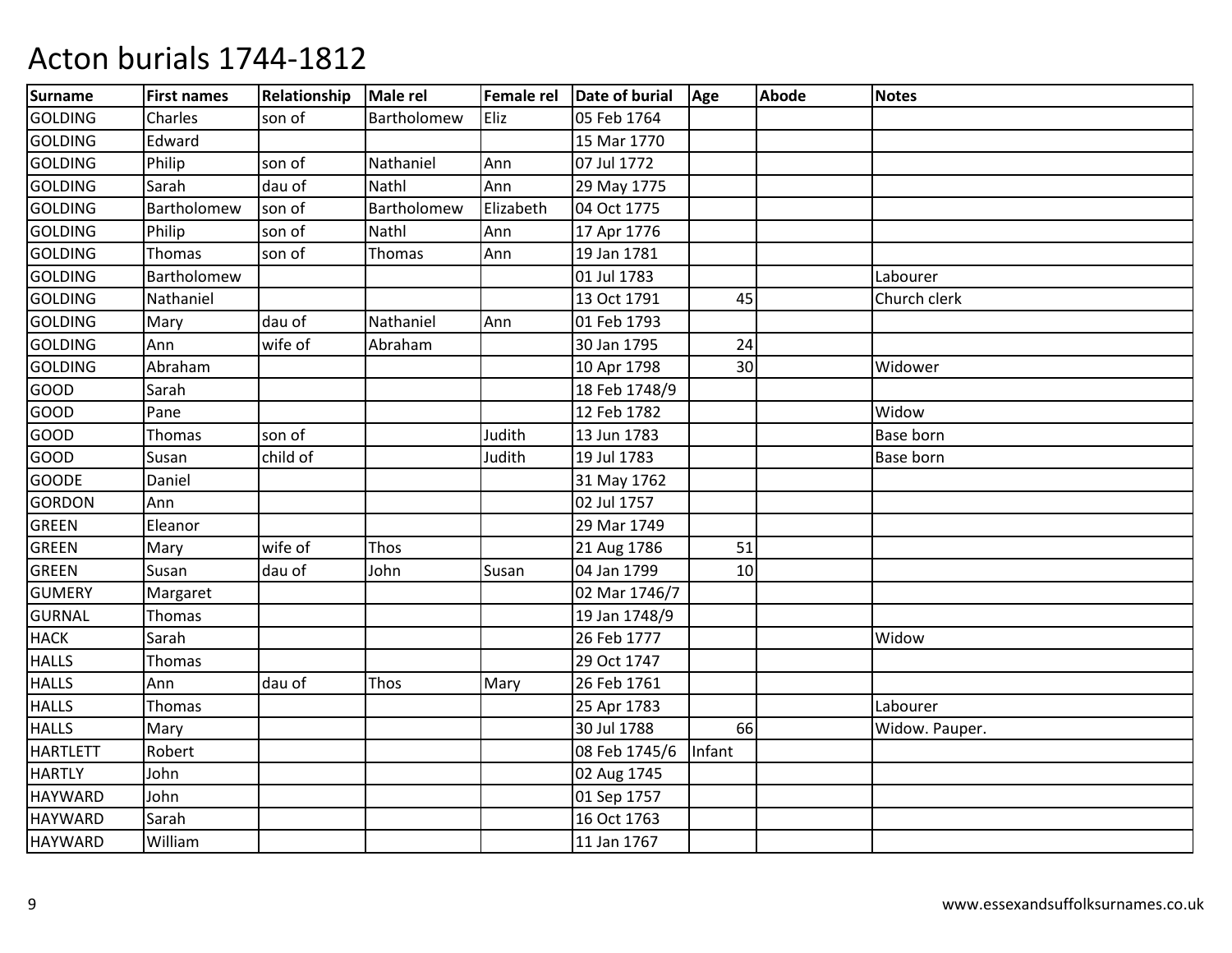| Surname        | <b>First names</b> | Relationship | Male rel | Female rel | Date of burial | Age            | Abode            | <b>Notes</b>                          |
|----------------|--------------------|--------------|----------|------------|----------------|----------------|------------------|---------------------------------------|
| <b>HAYWARD</b> | Henry              |              |          |            | 27 Sep 1769    |                |                  |                                       |
|                | John               |              |          |            |                |                |                  |                                       |
| <b>HAYWARD</b> | Edward             | son of       | John     | Sarah      | 06 Apr 1778    |                | Melford          |                                       |
| <b>HAYWARD</b> | Harriett           | dau of       | John     | Sarah      | 20 Jun 1778    |                | Melford          |                                       |
| <b>HAYWARD</b> | Sarah              | wife of      | John     |            | 19 Feb 1784    |                | 35 Melford       | Wife of Mr John Hayward               |
| <b>HAYWARD</b> | William            | son of       |          | Mary       | 02 Mar 1786    | 6              |                  | Pauper. Base born.                    |
| <b>HAYWARD</b> | Mary               |              |          |            | 16 Mar 1790    |                | 83 Stansted      | Widow                                 |
| <b>HEYWOOD</b> | Sarah Ann          | dau of       | John     | Sarah      | 22 Oct 1771    |                |                  |                                       |
| <b>HILLS</b>   | <b>Thomas</b>      | son of       |          | Susan      | 05 Sep 1812    | 5m             |                  | Base born                             |
| <b>HORSLEY</b> | Elizabeth          | dau of       | John     | Elizabeth  | 03 Apr 1767    |                |                  |                                       |
| <b>HOWARD</b>  | Mary               |              |          |            | 25 Aug 1751    |                |                  |                                       |
| <b>HOWARD</b>  | Deborah            |              |          |            | 03 Jul 1753    |                |                  |                                       |
| <b>HOWARD</b>  | Sarah              |              |          |            | 09 Mar 1755    |                |                  |                                       |
| <b>HURREL</b>  | Anne               |              |          |            | 01 Sep 1747    |                |                  |                                       |
| HURREL         | Ann                | dau of       | John     | Frances    | 11 Oct 1758    |                |                  |                                       |
| <b>HURREL</b>  | Mary               | dau of       |          | Susannah   | 07 Jan 1767    |                |                  | Natural daughter                      |
| HURREL         | Mary               |              |          |            | 06 Feb 1801    | 36             |                  | Spinster                              |
| HURRELL        | Thomas             |              |          |            | 04 Jun 1745    |                |                  |                                       |
| <b>HURRELL</b> | John               |              |          |            | 28 Apr 1777    |                |                  |                                       |
|                |                    |              |          |            |                |                | Little           |                                       |
| HURRELL        | John               |              |          |            | 06 Nov 1788    |                | 59 Walldingfield | Labourer                              |
| HURRELL        | Frances            |              |          |            | 10 Mar 1796    | 66             |                  | Widow                                 |
| HURRILL        | James              | son of       |          | Sarah      | 17 Jan 1805    | $\overline{7}$ |                  | Base born son of Sarah Hurrill, widow |
| <b>HURROLD</b> | Ann                | wife of      |          |            | 02 Oct 1775    |                |                  | Husband's first name not given.       |
| <b>JACKSON</b> | Rebecca            | wife of      | Hunton   |            | 26 Dec 1779    |                |                  | Wife of Hunton Jackson, senior        |
| <b>JACKSON</b> | Hunton             |              |          |            | 30 May 1781    |                |                  | Hunton Jackson, junior. Farmer.       |
| <b>JACKSON</b> | Hunton             |              |          |            | 30 Sep 1781    |                |                  | Senior                                |
| <b>JACKSON</b> | Dorothy            |              |          |            | 14 Feb 1801    |                | 71 Rougham       | Mrs Dorothy Jackson, widow            |
| <b>JARMIN</b>  | Elizabeth          |              |          |            | 19 Apr 1748    |                |                  |                                       |
| <b>JENNENS</b> | Ann                |              |          |            | 07 Jan 1762    |                |                  | Mrs Ann Jennens                       |
| <b>JENNENS</b> | Wm                 |              |          |            | 29 Jun 1798    | 98y10m         |                  | Esq. Bachelor                         |
| <b>JERMAIN</b> | John               | son of       | Antony   | Mary       | 28 Mar 1781    |                |                  |                                       |
| JERMAN         | Elizth             |              |          |            | 13 Jun 1779    |                |                  |                                       |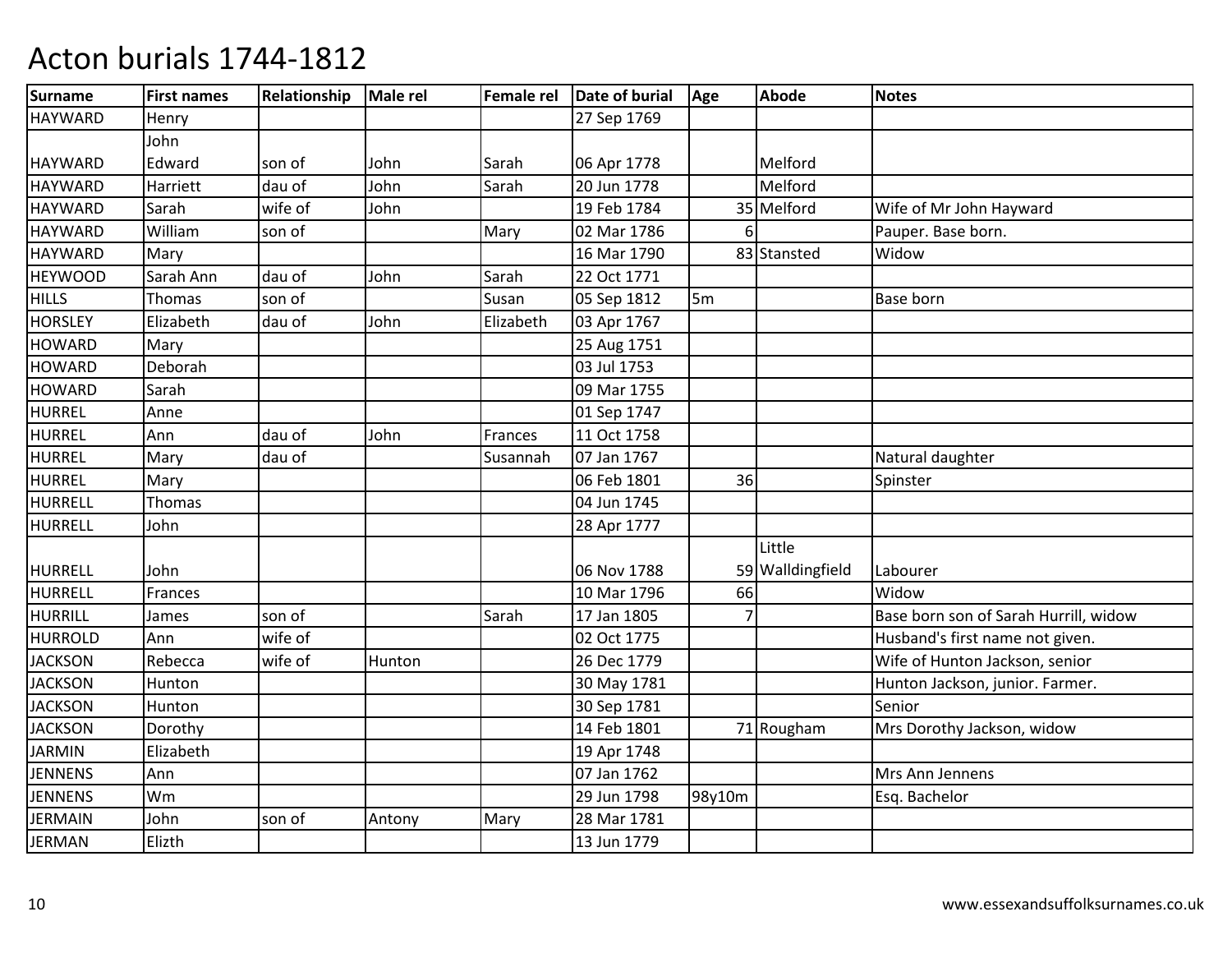| Surname           | <b>First names</b> | Relationship | <b>Male rel</b> | <b>Female rel</b> | Date of burial | Age | Abode      | <b>Notes</b>                            |
|-------------------|--------------------|--------------|-----------------|-------------------|----------------|-----|------------|-----------------------------------------|
| <b>JERMAN</b>     | Jemima             | wife of      | James           |                   | 24 Aug 1784    | 64  |            |                                         |
| <b>JERMAN</b>     | James              |              |                 |                   | 22 Dec 1805    | 85  |            | Widower                                 |
| <b>KE NINGTON</b> | Judith             |              |                 |                   | 07 Jan 1771    |     |            | "Mrs Judith Kedington als. Ke_nington." |
| <b>KEDINGTON</b>  | Martha             |              |                 |                   | 10 Oct 1747    |     |            |                                         |
| <b>KEDINGTON</b>  | Ambrose            |              |                 |                   | 23 Nov 1747    |     |            | Gent.                                   |
| <b>KEDINGTON</b>  | Anna               |              |                 |                   | 27 Mar 1754    |     |            |                                         |
| <b>KEDINGTON</b>  | Sarah              |              |                 |                   | 27 Mar 1754    |     |            |                                         |
| KEDINGTON         | Judith             |              |                 |                   | 07 Jan 1771    |     |            | Mrs Judith Kedington als. Ke_nington."  |
| <b>KEDINGTON</b>  | Henry              |              |                 |                   | 14 Jan 1773    |     |            | Mr Henry Kedington                      |
| <b>KEDINGTON</b>  | Jane               | wife of      | Roger           |                   | 27 May 1775    |     |            | Wife of Revd Roger Kedington            |
| <b>KEDINGTON</b>  | Judith             | wife of      | Wm              |                   | 21 Jun 1786    |     | 76 Melford | Wife of Wm Kedington, Esq               |
| <b>KEDINGTON</b>  | Willm              |              |                 |                   | 13 Jan 1797    |     | 90 Melford | Esq.                                    |
| <b>KEMP</b>       | Elizabeth          | dau of       | John            | Ann               | 31 Jul 1804    | 3m  |            | Mother's maiden name: Green             |
| <b>KERINGTON</b>  | Ann                | wife of      | Robt            |                   | 03 Apr 1758    |     |            | Wife of Mr Robt. Kerington.             |
| <b>KERINGTON</b>  | Judith             | dau of       | Henry           | Sarah             | 29 Mar 1759    |     |            |                                         |
| <b>KERINGTON</b>  | Mary               | dau of       | Henry           | Sarah             | 04 Apr 1759    |     |            |                                         |
| <b>LEAK</b>       | Ann                | wife of      | <b>Thos</b>     |                   | 16 Dec 1774    |     |            |                                         |
| LEAK              | Thomas             |              |                 |                   | 05 Oct 1776    |     |            |                                         |
| <b>LEAKS</b>      | Lydia              | dau of       | John            | Lydia             | 21 Feb 1765    |     |            |                                         |
| <b>LEEKS</b>      | Thomas             |              |                 |                   | 15 Oct 1780    |     |            | Labourer                                |
| <b>LEEKS</b>      | Elizabeth          |              |                 |                   | 20 Oct 1783    | 83  |            | Widow. Pauper.                          |
| <b>LEEKS</b>      | Mary               |              |                 |                   | 31 Jul 1788    | 57  |            | Spinster. Pauper.                       |
| LONG              | Hannah             | wife of      | John            |                   | 08 Jun 1776    |     |            |                                         |
| LONG              | Mary               |              |                 |                   | 08 Aug 1782    |     |            | Spinster                                |
| LONG              | Valentine          | son of       | Valentine       | Sarah             | 02 Sep 1782    |     |            |                                         |
|                   |                    |              |                 |                   |                |     |            | Widow. It says "Pauper" but may have    |
| LONG              | <b>Bridgett</b>    |              |                 |                   | 23 Mar 1791    | 88  |            | been crossed out.                       |
| LONG              | John               |              |                 |                   | 28 Aug 1792    |     | 62 Sudbury | Labourer                                |
| LONG              | Valentine          |              |                 |                   | 31 Mar 1802    | 75  |            | Widower                                 |
| LORD              | Mary               |              |                 |                   | 14 Oct 1802    | 70  |            |                                         |
| LORD              | Ann                |              |                 |                   | 18 Dec 1807    | 70  |            | Spinster                                |
| LUGAR             | Joseph             | son of       | John            | Elizabeth         | 05 Apr 1774    |     |            |                                         |
| <b>LUGAR</b>      | John               |              |                 |                   | 10 Nov 1774    |     |            | Mr John Lugar                           |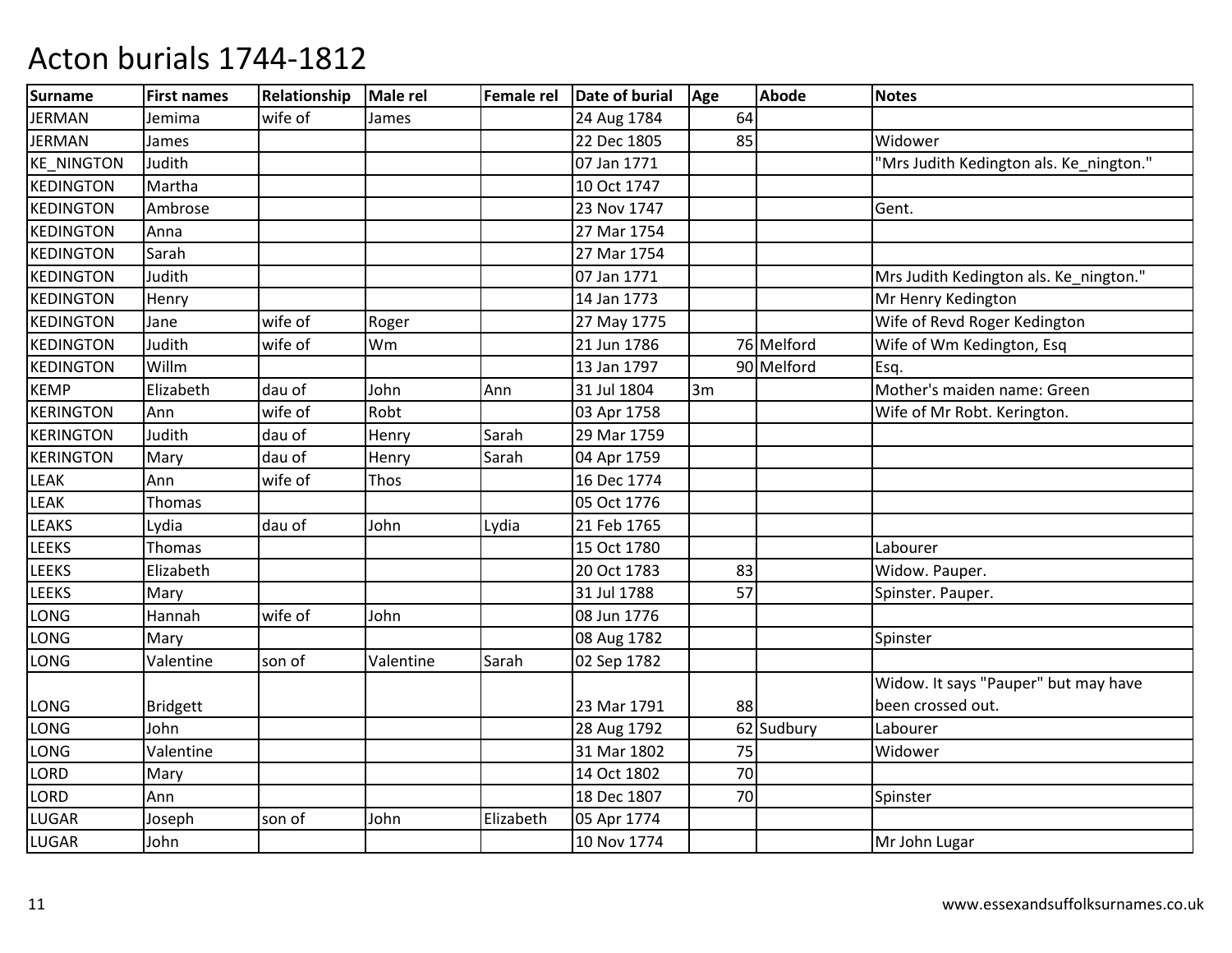| <b>Surname</b> | <b>First names</b> | Relationship | Male rel | Female rel | Date of burial | Age             | <b>Abode</b> | <b>Notes</b>                  |
|----------------|--------------------|--------------|----------|------------|----------------|-----------------|--------------|-------------------------------|
| <b>LUGAR</b>   | Joseph             | son of       | John     | Elizabeth  | 29 Aug 1779    |                 |              |                               |
| <b>MANN</b>    | <b>Bridget</b>     |              |          |            | 03 Jun 1756    |                 |              |                               |
| <b>MARTIN</b>  | Francis            |              |          |            | 17 Jul 1746    |                 |              |                               |
| <b>MASON</b>   | John               |              |          |            | 12 May 1756    |                 |              |                               |
| <b>MAYHEW</b>  | Richd              |              |          |            | 12 Apr 1776    |                 |              |                               |
| <b>MAYHEW</b>  | Richard            | son of       | Richd    | Hanah      | 02 Feb 1781    |                 |              |                               |
| <b>MAYHEW</b>  | Hannah             |              |          |            | 04 Nov 1806    | 72              |              | Widow                         |
| <b>MEGGS</b>   | Elizabeth          |              |          |            | 12 Feb 1744/5  |                 |              |                               |
| <b>MILES</b>   | Mary               |              |          |            | 23 May 1745    |                 |              |                               |
| <b>MILES</b>   | Ann                |              |          |            | 11 Sep 1746    |                 |              |                               |
| <b>MILES</b>   | Hannah             |              |          |            | 23 Oct 1749    |                 |              |                               |
| <b>MILES</b>   | Francis            |              |          |            | 08 Apr 1759    |                 |              |                               |
| <b>MILES</b>   | Elizabeth          |              |          |            | 09 Jul 1762    |                 |              | Widow                         |
| <b>MILES</b>   | Francis            |              |          |            | 07 Dec 1774    |                 |              |                               |
| <b>MOLTON</b>  | Mary               | child of     |          | Phillis    | 08 May 1781    |                 |              | <b>Base born</b>              |
| <b>MONFORD</b> | William            |              |          |            | 17 May 1751    |                 |              |                               |
| <b>MOOR</b>    | Hannah             | dau of       | John     | Elizabeth  | 17 Jul 1800    | 1y3m            |              |                               |
| <b>MORLEY</b>  | Mary               | dau of       | John     | Hannah     | 19 Dec 1784    | 13              |              | Pauper                        |
| <b>MOSS</b>    | William            |              |          |            | 26 Dec 1784    | 56              |              | <b>Bachelor</b>               |
| <b>MOWER</b>   | William            | son of       | John     | Elizabeth  | 21 Jul 1790    | 10 <sub>m</sub> |              | Mother's maiden name: Bowell. |
| <b>MOWER</b>   | Thomas             | son of       | John     | Elizth     | 13 Aug 1797    | 2m14d           |              |                               |
| <b>MUMFORD</b> | William            |              |          |            | 03 Nov 1752    | Infant          |              |                               |
| <b>MUMFORD</b> | Elizbeth           |              |          |            | 17 Apr 1778    |                 |              | Widow                         |
| <b>MUMFORD</b> | Elizabeth          |              |          |            | 19 Nov 1800    | 62              |              | Mrs Elizabeth Mumford, widow  |
| <b>MUMFORD</b> | Elizabeth          | wife of      | Robert   |            | 06 Feb 1808    | 55              |              |                               |
| <b>MUMFORD</b> | Robert             |              |          |            | 16 Apr 1811    | 61              |              | Labourer                      |
| <b>MUNFORD</b> | Sarah              |              |          |            | 13 Apr 1755    | Infant          |              |                               |
| <b>MUNFORD</b> | Edward             |              |          |            | 15 May 1756    |                 |              |                               |
| <b>MUNFORD</b> | John               |              |          |            | 06 Sep 1775    |                 |              |                               |
| <b>NAVE</b>    | Mary               | son of       | James    | Sarah      | 21 Dec 1798    | 3               |              |                               |
| <b>NAVE</b>    | Mary               | dau of       | James    | Sarah      | 24 May 1808    | 5 <sup>1</sup>  |              | Mother's maiden name: Griggs  |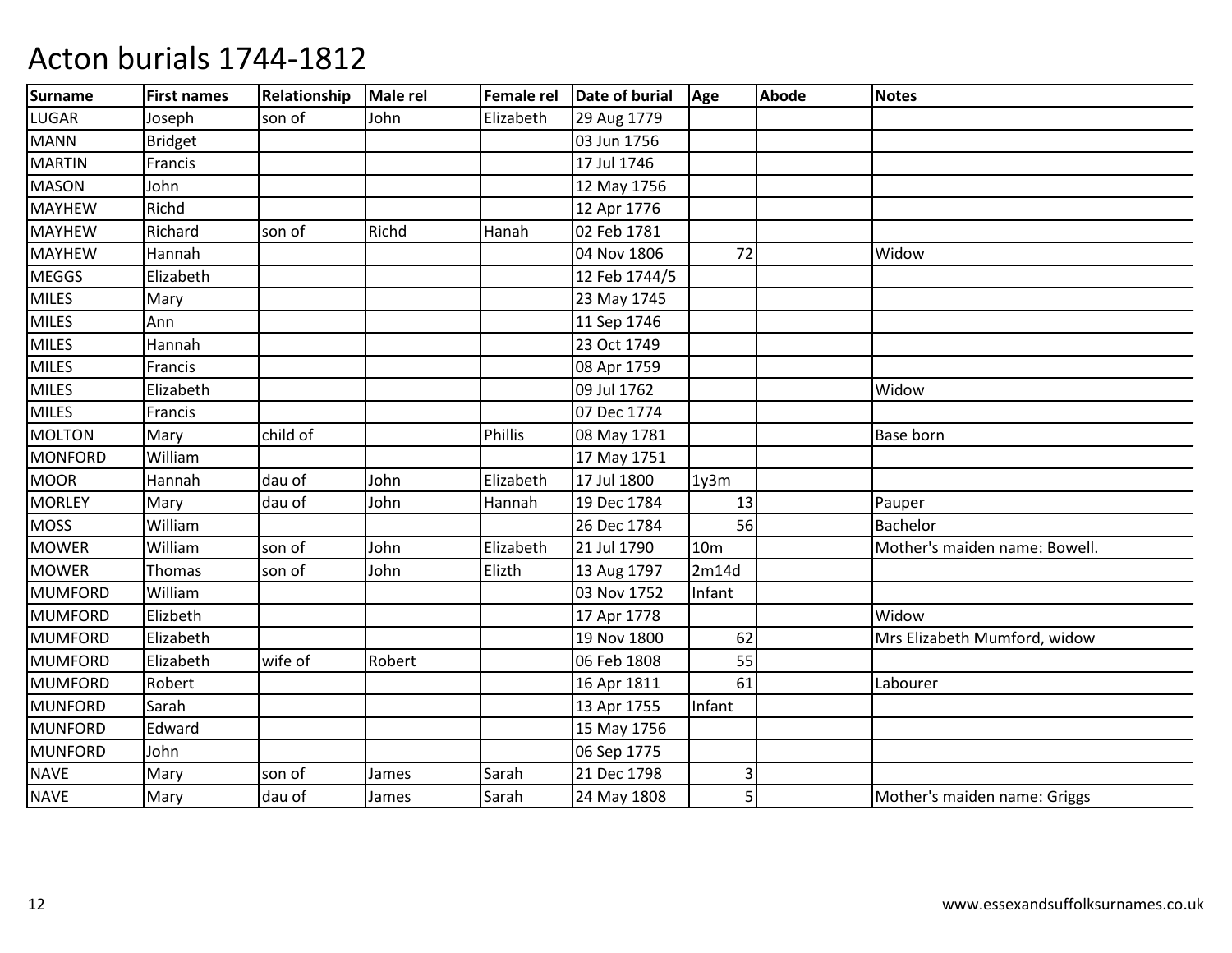| Surname          | <b>First names</b> | Relationship | <b>Male rel</b> | Female rel | Date of burial | Age            | <b>Abode</b> | <b>Notes</b>                             |
|------------------|--------------------|--------------|-----------------|------------|----------------|----------------|--------------|------------------------------------------|
|                  |                    |              |                 |            |                |                |              |                                          |
|                  |                    |              |                 |            |                |                |              | Widow (Transcriber's note: Age is either |
| NELSON           | William            |              |                 |            | 23 Oct 1805    | 0              |              | 30 or 50)                                |
| <b>NICE</b>      | Thomas             |              |                 |            | 30 Sep 1797    | 42             |              | Labourer                                 |
| <b>NICE</b>      | George             | son of       | Edward          | Elizabeth  | 02 Sep 1805    | 9m             |              | Mother's maiden name: Pearson            |
| <b>OAKES</b>     | John               |              |                 |            | 15 Nov 1808    | 76             |              | Bachelor                                 |
| PAMENTER         | Sarah              | dau of       | Thoams          | Elizabeth  | 28 May 1802    | Δ              |              | Mother's maiden name: Steward            |
| PAMMENT          | Mary               |              |                 |            | 19 Feb 1766    |                |              |                                          |
| PAMMENT          | Samuel             |              |                 |            | 13 Nov 1770    |                |              |                                          |
| PAMMENT          | Hannah             | wife of      | John            |            | 26 May 1774    |                |              |                                          |
| <b>PAMMENT</b>   | Robert             |              |                 |            | 17 Jul 1775    |                |              |                                          |
| PAMMENT          | Joseph             | son of       | John            | Elizth     | 05 Dec 1777    |                |              |                                          |
| PAMMENT          | John               | son of       | Robt            | Hannah     | 08 Dec 1779    |                |              |                                          |
| PAMMENT          | Hannah             |              |                 |            | 30 Jul 1780    |                |              | Spinster                                 |
| <b>PAMMENTER</b> | Susan              | child of     | Thos            | Elizth     | 19 Mar 1797    | 1              |              | Twin                                     |
| <b>PAMMENTER</b> | Thomas             | child of     | Thos            | Elizth     | 29 Mar 1797    | 1              |              | Twin                                     |
| PARKER           | John               | son of       | James           | Sarah      | 03 Jun 1781    |                |              |                                          |
| PARKER           | James              | son of       | James           | Sarah      | 01 Feb 1795    | $6\vert$       |              |                                          |
| <b>PARKER</b>    | Thomas             |              |                 |            | 19 Jan 1799    | 67             |              |                                          |
| PARMENTER        | Thomas             |              |                 |            | 06 Nov 1807    | 39             |              | Labourer                                 |
| PARMENTER        | John               | son of       | Joseph          | Sarah      | 13 Nov 1810    | 8 <sub>m</sub> |              |                                          |
|                  |                    |              |                 |            |                |                |              | Mother's maiden name: Game.              |
| PARTRIDGE        | Zachariah          | son of       | John            | Mary       | 29 May 1801    | 2y9m           |              | Cause of death: Drowned.                 |
| PARTRIDGE        | Thomas             | son of       | John            | Mary       | 18 May 1802    | 13             |              | Mother's maiden name: Game               |
| PARTRIDGE        | Mary               | wife of      | John            |            | 04 Jul 1802    | 37             |              |                                          |
| PARTRIDGE        | David              | son of       | John            |            | 18 Apr 1811    | 20             |              |                                          |
| PATRICK          | Thomas             |              |                 |            | 07 Nov 1760    |                |              |                                          |
| PAUSEY           | William            |              |                 |            | 24 Feb 1811    | 81             |              |                                          |
| PAWSEY           | William            | son of       | William         | Sarah      | 13 Jun 1757    |                |              |                                          |
| <b>PAWSEY</b>    | Mary               | dau of       | William         | Sarah      | 18 Jul 1760    |                |              |                                          |
| PAWSEY           | Sarah              |              |                 |            | 11 Sep 1760    |                |              |                                          |
|                  |                    |              |                 |            |                |                | Great        |                                          |
| PAWSEY           | William            | son of       | Jonathan        | Elizth     | 21 Apr 1785    | 31w            | Waldingfield | Mother's maiden name: Mumford.           |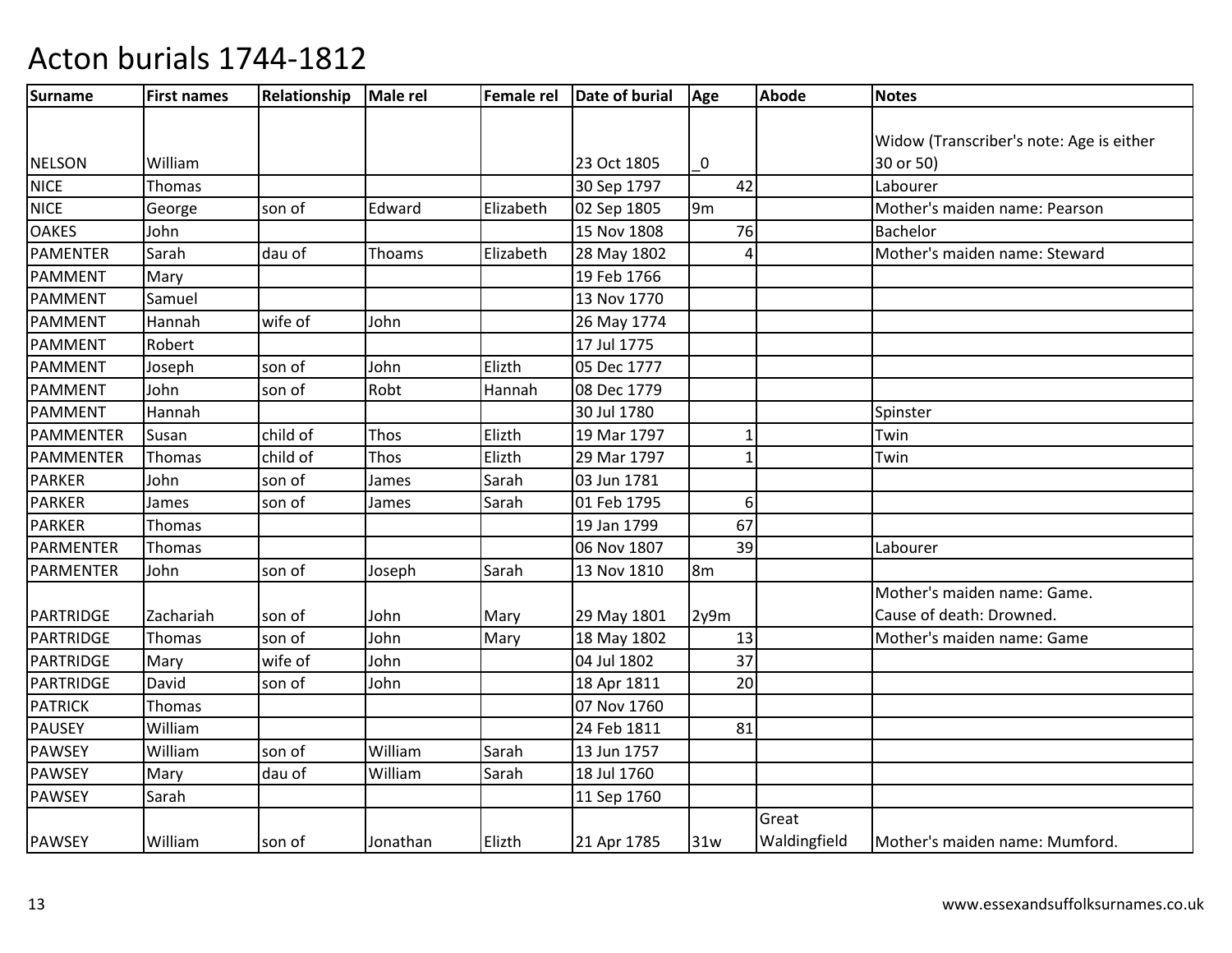| <b>Surname</b>   | <b>First names</b> | Relationship | <b>Male rel</b> | <b>Female rel</b> | Date of burial | Age    | Abode | <b>Notes</b>                       |
|------------------|--------------------|--------------|-----------------|-------------------|----------------|--------|-------|------------------------------------|
| <b>PAWSEY</b>    | Sarah              | wife of      | William         |                   | 02 Mar 1786    | 48     |       | Pauper                             |
| PEARMAIN         | Edward             | son of       | Wililam         | Martha            | 27 Jun 1763    |        |       |                                    |
| PEARMAIN         | Martha             | wife of      | William         |                   | 18 Apr 1773    |        |       |                                    |
| PEARMAN          | Mary               | dau of       | William         | Martha            | 10 Apr 1759    |        |       |                                    |
| PEARMAN          | William            |              |                 |                   | 03 Mar 1781    |        |       | Labourer                           |
| PEARMAN          | Elizabeth          |              |                 |                   | 14 Mar 1783    |        |       | Widow                              |
| PEARSON          | Charles            | son of       | Charles         | Mariah            | 25 Aug 1810    | 13     |       |                                    |
|                  | Walter             |              |                 |                   |                |        |       |                                    |
| PEARSON          | William            | son of       | William         | Mary              | 12 May 1811    | 1y1m   |       | Mother's maiden name: Meggs        |
| <b>PITT</b>      | Mary               |              |                 |                   | 22 Jun 1748    |        |       |                                    |
| PLEASANCE        | James              |              |                 |                   | 08 Dec 1745    |        |       |                                    |
| PLEASANCE        | Edward             |              |                 |                   | 30 Jul 1757    |        |       |                                    |
| PLEASANCE        | Ambrose            | son of       | Ambrose         | Hannah            | 02 Feb 1763    |        |       |                                    |
| PLEASANCE        | Sarah              | dau of       | Ambrose         | Ha*               | 01 Jun 1777    |        |       |                                    |
| PLEASANTS        | <b>Bridget</b>     |              |                 |                   | 21 Feb 1770    |        |       |                                    |
| PLEASANTS        | Ambrose            |              |                 |                   | 09 Jul 1798    | 61     |       | Widower                            |
| PLEASANTS        | George             |              |                 |                   | 14 Jul 1799    | Infant |       |                                    |
| <b>PLEASANTS</b> | John               | son of       | John            | Mary              | 10 Sep 1800    | 3m     |       |                                    |
| PLEASANTS        | Ambrose            |              |                 |                   | 22 Jun 1802    | 87     |       | Labourer                           |
| PLEASANTS        | Rachel             | dau of       | James           | Rebecca           | 20 May 1811    | 22     |       |                                    |
| <b>POLLEY</b>    | Richd              |              |                 |                   | 20 Apr 1785    | 85     |       |                                    |
| <b>POLLEY</b>    | Susan              |              |                 |                   | 20 Jun 1801    | 58     |       | Widow                              |
| POOL             | Elizabeth          |              |                 |                   | 14 Sep 1770    |        |       |                                    |
| POOL             | Mary               | wife of      | John            |                   | 29 Oct 1781    |        |       |                                    |
| POOL             | Rhoda              | dau of       | Thomas          | Mary              | 26 Aug 1790    | 2y6m   |       | Pauper. Mother's maiden name: Pool |
| <b>POOL</b>      | Elizabeth          | wife of      | Thomas          |                   | 23 Nov 1791    | 73     |       | Wife of Thomas Pool senior         |
| POOL             | Thomas             |              |                 |                   | 05 Jun 1797    | 75     |       | Thomas Pool senior                 |
| POOL             | Thomas             |              |                 |                   | 28 Aug 1797    | 24     |       | Labourer                           |
| POOL             | Ann                | wife of      | John            |                   | 19 Feb 1799    | 42     |       |                                    |
| POOL             | Mary               | wife of      | Thomas          |                   | 21 Aug 1800    | 50     |       |                                    |
| <b>POOL</b>      | Thomas             |              |                 |                   | 06 Feb 1803    | 57     |       | Labourer                           |
| <b>POOL</b>      | Sarah              |              |                 |                   | 22 Sep 1803    | 18     |       | Spinster                           |
| <b>POOL</b>      | Ann                | dau of       | John            |                   | 06 Dec 1803    | 12     |       |                                    |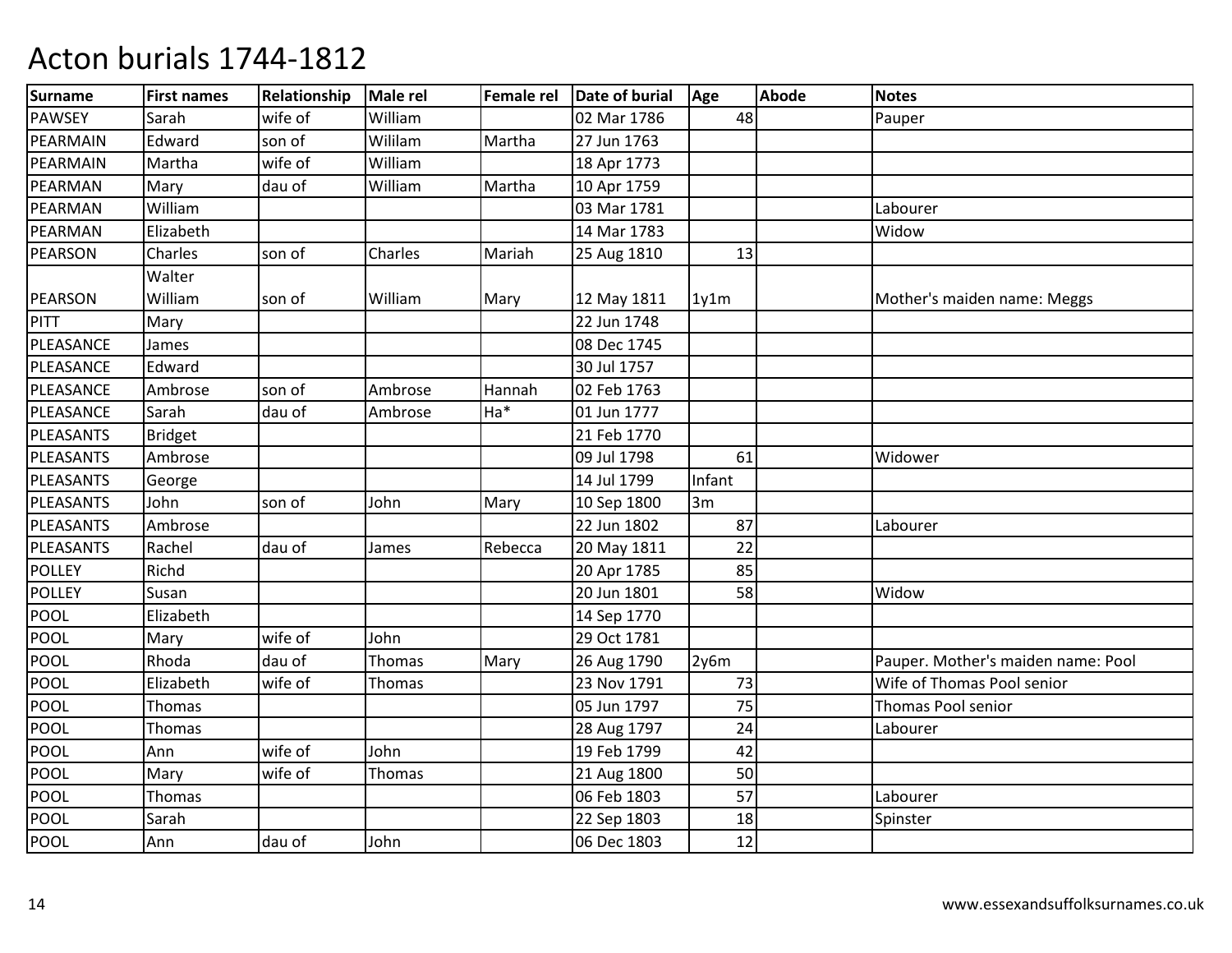| <b>Surname</b>  | <b>First names</b> | <b>Relationship</b> | Male rel | <b>Female rel</b> | Date of burial | Age             | Abode           | <b>Notes</b>                  |
|-----------------|--------------------|---------------------|----------|-------------------|----------------|-----------------|-----------------|-------------------------------|
| POOL            | Mary               |                     |          |                   | 30 Jan 1804    | 33              |                 | Widow                         |
| POOL            | Ann                | dau of              | Thos     | Sophia            | 28 Sep 1808    | 2m              |                 | Mother's maiden name: Pearson |
| <b>POOL</b>     | John               |                     |          |                   | 24 Nov 1808    | 65              |                 | Widower                       |
| POOL            | Sophia             | wife of             | Thos     |                   | 17 Sep 1810    | 29              |                 |                               |
| <b>POOLE</b>    | <b>Thomas</b>      |                     |          |                   | 27 Nov 1811    | 39              |                 | Bachelor                      |
|                 | Charlotte          |                     |          |                   |                |                 |                 |                               |
| <b>POTTER</b>   | Maria              | dau of              | Wm       | Susan             | 14 May 1792    | 4m14d           | London          |                               |
| <b>POTTER</b>   | Elizabeth          | wife of             | Thomas   |                   | 20 May 1792    | 30 <sup>1</sup> |                 |                               |
|                 | Charlotte          |                     |          |                   |                |                 |                 |                               |
| <b>POTTER</b>   | Maria              | wife of             | John     |                   | 04 Apr 1797    | 66              |                 |                               |
| <b>POTTER</b>   | John               | son of              | Tho      | Mary              | 04 Jul 1797    | 11w             | Sudbury         |                               |
| <b>POTTER</b>   | Robert             |                     |          |                   | 02 Sep 1802    | 39              |                 | Batchelor                     |
| <b>POTTER</b>   | Hannah             | wife of             | William  |                   | 15 May 1811    |                 | 60 Sudbury      |                               |
|                 |                    |                     |          |                   |                |                 | Little          |                               |
| <b>POTTLE</b>   | Elizabeth          | wife of             | William  |                   | 28 Apr 1785    |                 | 34 Wallingfield |                               |
| <b>PRANTICE</b> | John               |                     |          |                   | 13 Mar 1809    | 17              |                 | Bachelor                      |
| <b>PURKIS</b>   | John               |                     |          |                   | 08 Jun 1794    | 22              |                 | Servant                       |
| <b>RADLEY</b>   | Joseph             | son of              | Joseph   | Elizabeth         | 16 Jul 1809    | 3d              |                 | Mother's maiden name: Radley  |
| <b>RAMPLIN</b>  | Richard            |                     |          |                   | 15 Feb 1763    |                 |                 |                               |
| <b>RAMPLIN</b>  | Abigail            |                     |          |                   | 24 Apr 1763    |                 |                 | Widow                         |
| <b>RAMPLIN</b>  | John               |                     |          |                   | 15 Sep 1811    | 69              |                 | Labourer                      |
| <b>RAMPLIN</b>  | Susan              |                     |          |                   | 22 Nov 1811    | 69              |                 | Widow                         |
| <b>RAND</b>     | Hannah             | wife of             |          |                   | 15 Feb 1779    |                 | Cornard         |                               |
| <b>RAND</b>     | Hannah             |                     |          |                   | 13 Mar 1811    | 42              |                 | Spinster                      |
| <b>RANSON</b>   | Mary               | dau of              | John     | Mary              | 23 Dec 1800    | 3m              |                 |                               |
| <b>RASH</b>     | Robert             | son of              | Rowland  | Mary              | 01 Nov 1761    |                 |                 |                               |
| <b>RASH</b>     | William            | son of              | Rowland  | Mary              | 02 Feb 1766    |                 |                 |                               |
| RASH            | John               | son of              | Joseph   | Sarah             | 24 Feb 1780    |                 |                 |                               |
| RASH            | Rowland            |                     |          |                   | 08 Nov 1796    | 80              |                 | Labourer                      |
| RASH            | Ann                | wife of             | John     |                   | 29 May 1801    | 37              |                 |                               |
| <b>RASH</b>     | Ann                | dau of              | John     | Ann               | 08 May 1803    | 18              |                 | Mother's maiden name: East    |
| <b>RASH</b>     | Joseph             | son of              | Joseph   | Elizabeth         | 04 Oct 1808    | 9 <sub>m</sub>  |                 | Mother's maiden name: Radley  |
| <b>REEVE</b>    | Mary               |                     |          |                   | 25 Mar 1745    |                 |                 |                               |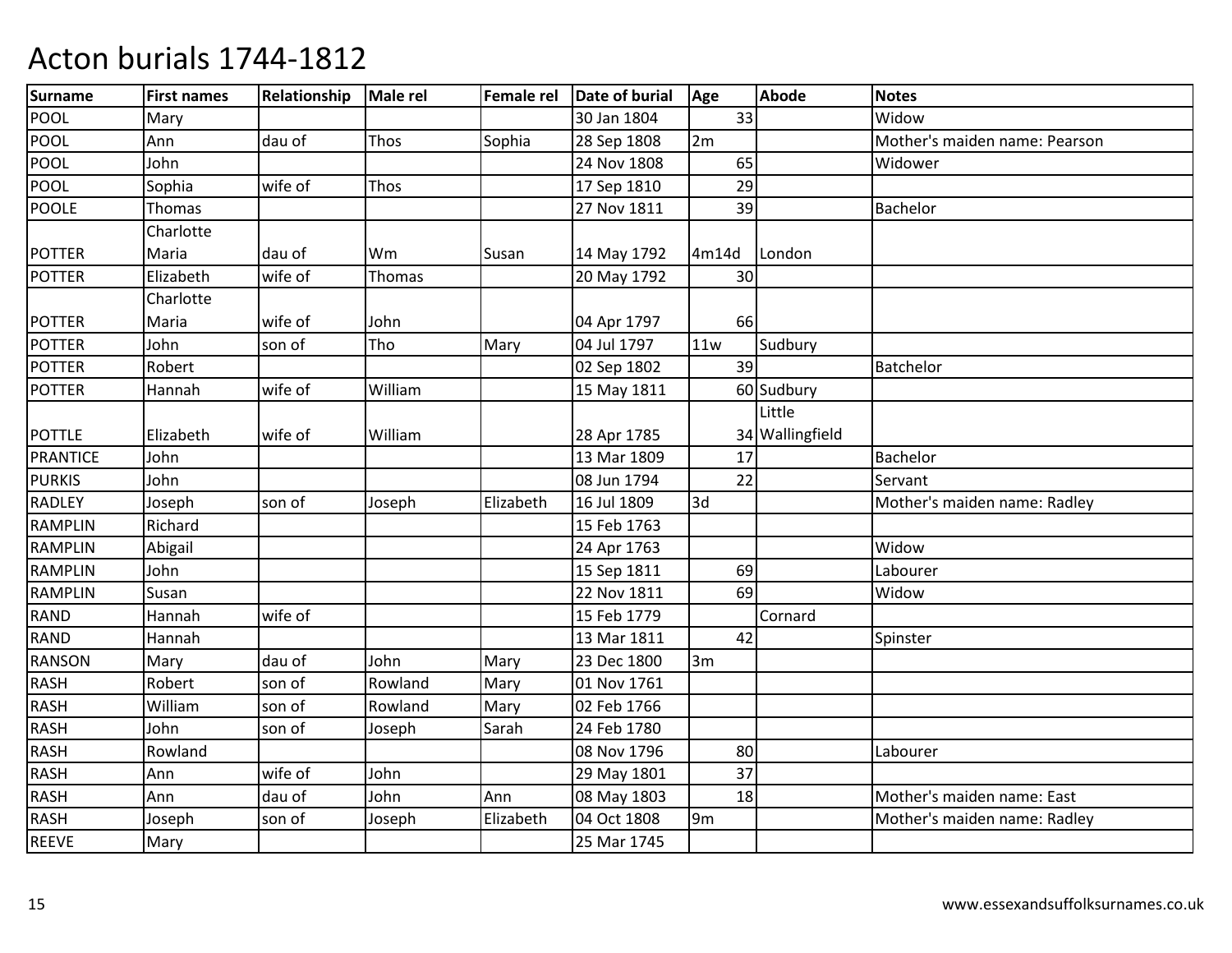| <b>Surname</b> | <b>First names</b> | Relationship | <b>Male rel</b> | Female rel      | Date of burial | Age             | <b>Abode</b>  | <b>Notes</b>                 |
|----------------|--------------------|--------------|-----------------|-----------------|----------------|-----------------|---------------|------------------------------|
| <b>REEVE</b>   | John               |              |                 |                 | 29 Sep 1748    |                 |               |                              |
| <b>REEVE</b>   | Mary               | wife of      | John            |                 | 20 Oct 1782    |                 |               |                              |
| <b>REEVE</b>   | Mary               | wife of      | Ambrose         |                 | 04 Aug 1789    | 52              |               | Pauper                       |
| <b>REEVE</b>   | John               |              |                 |                 | 30 Dec 1798    | 85              |               | Widower                      |
| <b>REEVES</b>  | William            | son of       | Ambrose         | Sarah           | 09 Oct 1803    | 7d              |               | Mother's maiden name: Pawsey |
| <b>REEVES</b>  | Mary Ann           | dau of       | Ambrose         | Sarah           | 16 Oct 1803    | 9d              |               | Mother's maiden name: Pawsey |
| <b>ROGERS</b>  | Thomas             |              |                 |                 | 27 Feb 1791    | 36              |               | Married man. Pauper.         |
| <b>ROW</b>     | Ann                | wife of      | James           |                 | 04 Apr 1784    |                 | 30 Ballingdon | Pauper                       |
| <b>RUFFELL</b> | Elizabeth          | dau of       | John            | Sarah           | 26 Dec 1806    | 11 <sub>m</sub> |               | Mother's maiden name: Meggs  |
| <b>RUFFELL</b> | John               |              |                 |                 | 03 Jul 1809    |                 | 33 Kersey     |                              |
| <b>RUFFLE</b>  | James              | son of       | John            | Mary            | 02 Oct 1780    |                 |               |                              |
| <b>RUST</b>    | Martha             | dau of       | Jeremiah        | Martha          | 13 Mar 1759    |                 |               |                              |
| <b>RUST</b>    | James              | son of       | Jere.           | Martha          | 28 Dec 1760    |                 |               |                              |
| <b>RUST</b>    | Ephraim            | son of       | Jere.           | Martha          | 28 Dec 1760    |                 |               |                              |
| <b>RUST</b>    | Jeremiah           |              |                 |                 | 23 Apr 1776    |                 |               |                              |
| <b>RUST</b>    | Edward             | son of       | $\mathsf{I}^*$  | Martha          | 28 Sep 1777    |                 |               |                              |
| <b>RUST</b>    | Martha             | wife of      | Jere.           |                 | 22 Sep 1786    | 55              |               |                              |
| <b>RUST</b>    | Jeremiah           |              |                 |                 | 05 Jun 1803    |                 |               | Widower                      |
| <b>RUST</b>    | Ann                | wife of      | John            |                 | 31 Oct 1810    | 49              |               |                              |
| SAMFORD        | Mary               | wife of      | John            |                 | 28 Sep 1786    | 39              |               |                              |
| SAMFORD        | William            | son of       | John            |                 | 22 Dec 1786    | 16              |               | Pauper                       |
| SAMFORD        | Sarah              |              |                 |                 | 05 Nov 1788    | 14              |               | Spinster. Pauper.            |
| SAMFORD        | Samuel             |              |                 |                 | 05 Aug 1797    | 24              |               | <b>Bachelor</b>              |
| SANDERSON      | Edward             |              |                 |                 | 13 Jul 1780    |                 |               | Gardener                     |
| SANDERSON      | Mary               |              |                 |                 | 14 Feb 1783    |                 | London        | Widow                        |
| SANSOM         | Mary               | dau of       | Saml            | Mary            | 18 Nov 1796    | 24              |               |                              |
| SARJEANT       | Thomas             | son of       | <b>Thomas</b>   | <b>Bridgett</b> | 31 Aug 1783    |                 |               |                              |
| <b>SCOTT</b>   | Mary               |              |                 |                 | 11 May 1755    |                 |               |                              |
| <b>SEAGER</b>  | Mary               | dau of       | Henry           | Mary            | 01 Mar 1775    |                 |               |                              |
| SEGAR          | Henry              |              |                 |                 | 11 Nov 1802    | 67              |               | Labourer                     |
| SERJEANT       | Mary               | wife of      | Thomas          |                 | 18 Jul 1757    |                 |               |                              |
| SERJEANT       | Thos               |              |                 |                 | 18 Dec 1765    |                 |               |                              |
| <b>SHAVE</b>   | Elizabeth          |              |                 |                 | 15 Apr 1747    |                 |               |                              |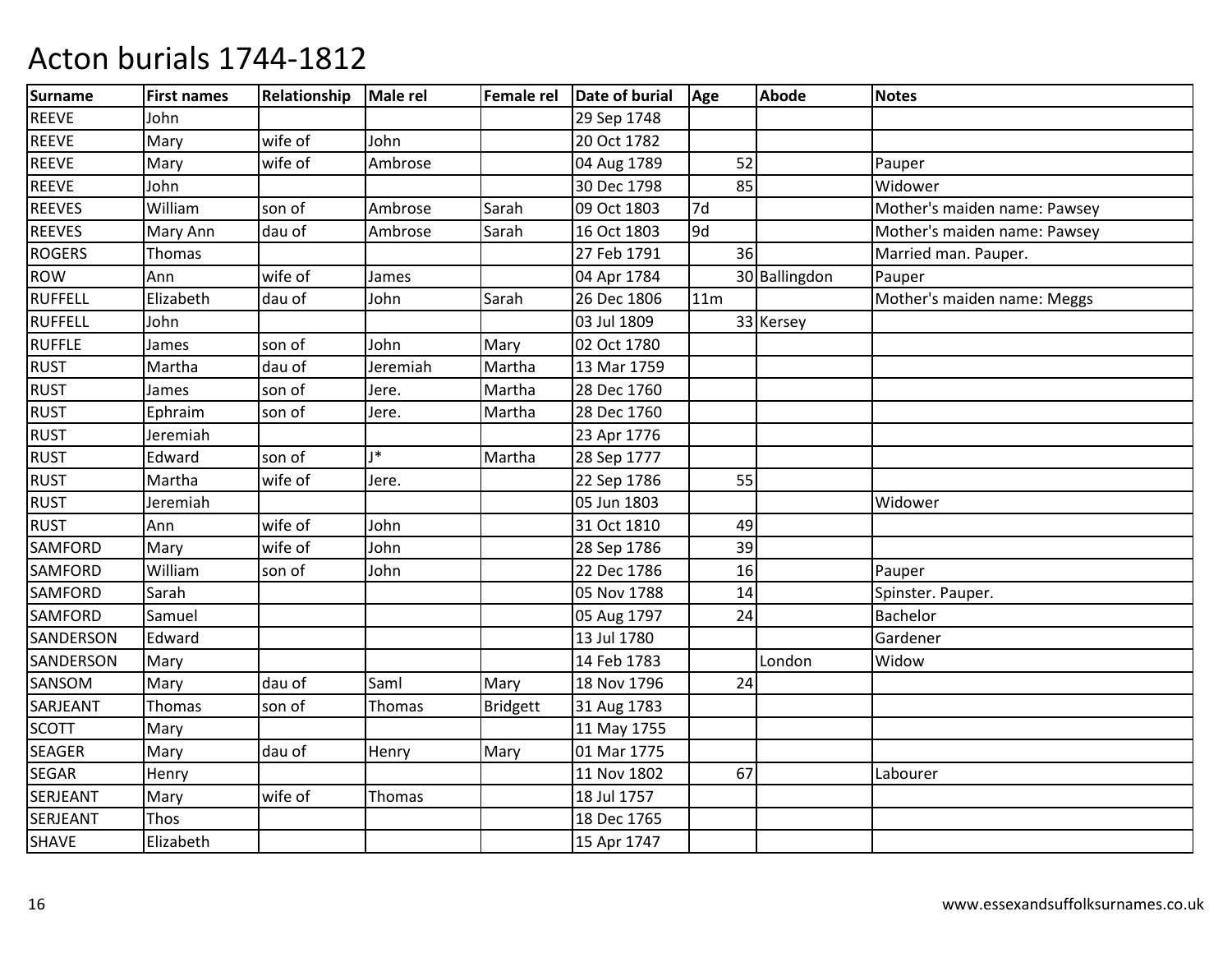| <b>Surname</b>    | <b>First names</b> | Relationship | Male rel | Female rel     | Date of burial | Age            | Abode | <b>Notes</b>                    |
|-------------------|--------------------|--------------|----------|----------------|----------------|----------------|-------|---------------------------------|
| <b>SHAVE</b>      | Sarah              |              |          |                | 28 Jan 1750/1  |                |       |                                 |
| <b>SHAVE</b>      | John               | son of       | Isaac    | Eliz.          | 20 Jul 1752    |                |       |                                 |
| <b>SHAVE</b>      | Charlotte          | dau of       | Isaac    | <b>Bridget</b> | 16 Apr 1766    |                |       |                                 |
| <b>SHAVE</b>      | Ann                | dau of       | Isaac    | <b>Bridget</b> | 14 Dec 1771    |                |       |                                 |
| <b>SHAVE</b>      | Frances            | dau of       | Isaac    | <b>Bridget</b> | 14 Dec 1771    |                |       |                                 |
| SHAVE             | William            | son of       | Isaac    | <b>Bridget</b> | 13 Jan 1772    |                |       |                                 |
| <b>SHAVE</b>      | Mary               | dau of       | Isaac    | <b>Bridget</b> | 08 Nov 1773    |                |       |                                 |
| <b>SHAVE</b>      | Jacob              | son of       | Isaac    | <b>Bridget</b> | 09 Jun 1775    |                |       |                                 |
| <b>SHERINGTON</b> | Roger              |              |          |                | 29 Mar 1760    |                |       | D. D.                           |
| <b>SIMPSON</b>    | Robert             | son of       | John     | Frances        | 01 Jun 1802    | 11m            |       | Mother's maiden name: Cracknel  |
| <b>SIMPSON</b>    | Elizabeth          | dau of       | John     | Frances        | 21 Aug 1808    | 14             |       | Mother's maiden name: Cracknal  |
| <b>SIMPSON</b>    | William            | son of       | John     | Frances        | 23 Sep 1808    | 6 <sup>1</sup> |       | Mother's maiden name: Cracknal  |
| <b>SIMPSON</b>    | Ann                | dau of       | John     | Frances        | 26 Jul 1811    | 3              |       | Mother's maiden name: Cracknell |
| <b>SMITH</b>      | Susan              | dau of       | Wm       | Judith         | 11 Sep 1778    |                |       |                                 |
| <b>SMITH</b>      | Wm                 |              |          |                | 13 Oct 1778    |                |       | Labourer                        |
| <b>SMITH</b>      | Jane               |              |          |                | 02 Aug 1788    | 77             |       | Widow. Pauper.                  |
| <b>SMITH</b>      | George             | son of       | James    | Susan          | 07 Jan 1798    | 7w             |       |                                 |
| <b>SMITH</b>      | John               |              |          |                | 19 Jul 1799    |                |       |                                 |
| <b>SMITH</b>      | John               | son of       | James    | Susan          | 20 Nov 1805    | 4 <sub>m</sub> |       | Mother's maiden name: Albon     |
| SNELL             | Martha             |              |          |                | 16 Jun 1748    |                |       |                                 |
| SNELL             | John               |              |          |                | 11 Feb 1753    |                |       |                                 |
| SNELL             | Joseph             |              |          |                | 04 Jan 1767    |                |       |                                 |
| <b>SPARROW</b>    | Elizabeth          | dau of       | John     | Ann            | 12 Dec 1794    |                |       |                                 |
| SPARROW           | Lydia              | dau of       | John     | Ann            | 03 Mar 1805    | 17             |       |                                 |
| <b>STAINES</b>    | Rachael            | dau of       | James    | Elizabeth      | 28 Oct 1800    | 18             |       |                                 |
| <b>STEBBING</b>   | Elizabeth          |              |          |                | 27 Mar 1771    |                |       |                                 |
| <b>STEED</b>      | Sarah              |              |          |                | 17 Nov 1812    | 20             |       | Spinster                        |
| <b>STREET</b>     | James              | son of       |          | Elizth.        | 11 May 1777    |                |       | Base born                       |
| <b>STRUTT</b>     | Ambrose            |              |          |                | 28 Aug 1788    | 61             |       | Governor                        |
|                   | Hanah              |              |          |                |                |                |       |                                 |
| <b>TEATUM</b>     | Smith              | dau of       |          | Hanah          | 16 Mar 1790    | 3m             |       | Pauper. Base born.              |
| <b>TEMPLAR</b>    | Ann                | wife of      | Saml     |                | 05 Oct 1778    |                |       |                                 |
| <b>TEMPLAR</b>    | Susan              | dau of       | Saml     | Ann            | 08 Feb 1779    |                |       |                                 |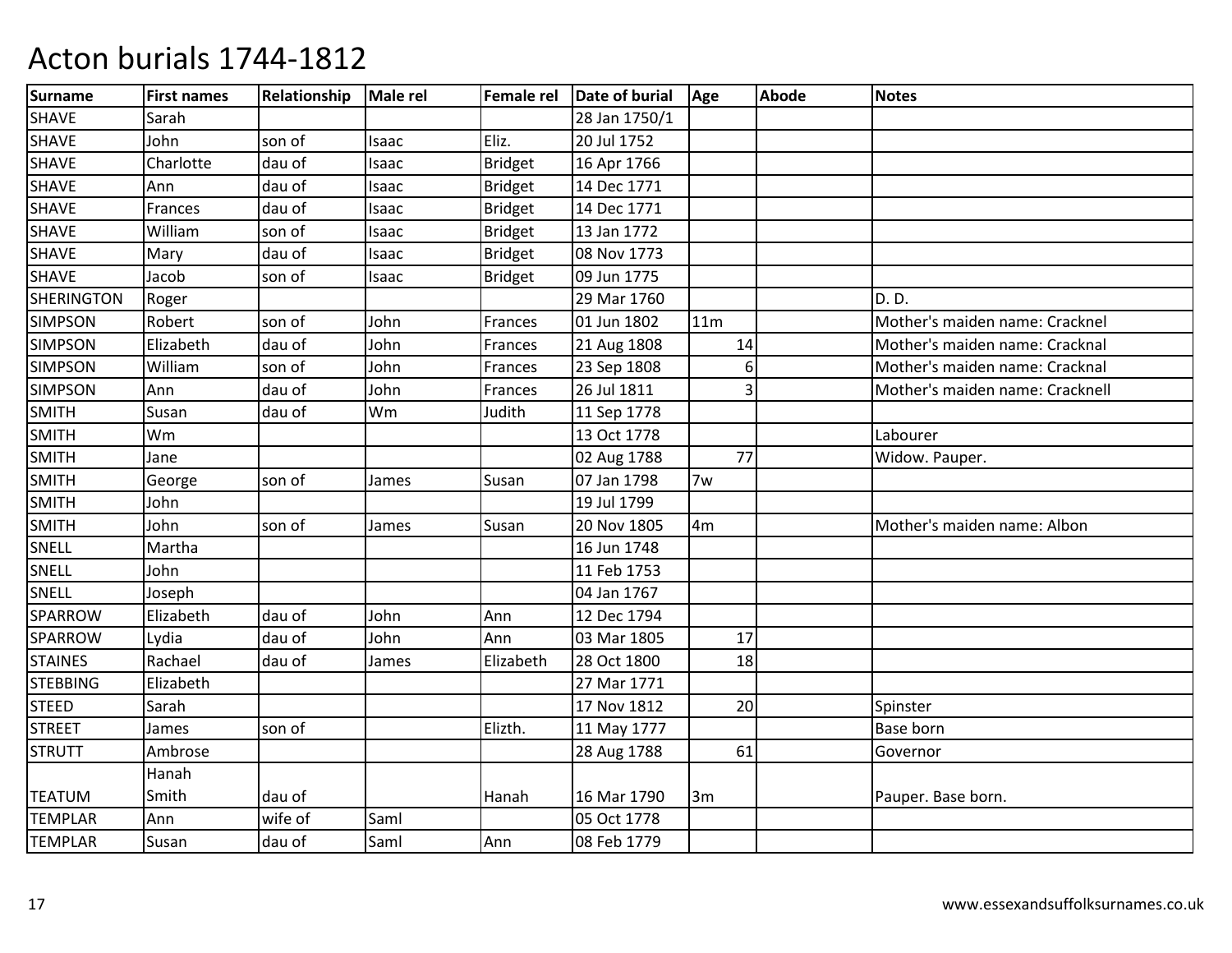| Surname           | <b>First names</b> | Relationship | Male rel | <b>Female rel</b> | Date of burial | Age            | <b>Abode</b> | <b>Notes</b>                |
|-------------------|--------------------|--------------|----------|-------------------|----------------|----------------|--------------|-----------------------------|
| <b>TEMPLAR</b>    | Judith             | dau of       | Saml     | Ann               | 03 Oct 1779    |                |              |                             |
| <b>THEOBAL</b>    | Martha             |              |          |                   | 29 Aug 1750    |                |              |                             |
| <b>THEOBAL</b>    | John               |              |          |                   | 24 Jul 1769    |                |              |                             |
| <b>THEOBALD</b>   | Martha             |              |          |                   | 19 Sep 1754    |                |              |                             |
| <b>THEOBALD</b>   | John               |              |          |                   | 16 Aug 1761    |                |              |                             |
| <b>THEOBALD</b>   | Hannah             | wife of      | Daniel   |                   | 31 Jul 1792    | 77             |              |                             |
| <b>THEOBALD</b>   | Daniel             |              |          |                   | 29 Jan 1797    | 77             |              | Labourer                    |
| <b>THEOBALD</b>   | Martha             |              |          |                   | 07 Oct 1799    |                |              | Widow                       |
| <b>THEOBALD</b>   | Elizabeth          |              |          |                   | 15 Jan 1800    |                |              |                             |
| <b>THEOBALD</b>   | William            | son of       | John     | Hannah            | 04 Mar 1803    | 6 <sup>1</sup> |              | Mother's maiden name: Clark |
| <b>THEOBALD</b>   | Susan              | dau of       | John     | Hannah            | 02 Dec 1804    | 3m             |              |                             |
| <b>THEOBALD</b>   | Isaac              | son of       | John     | Hannah            | 31 Oct 1809    | 16             |              | Mother's maiden name: Clark |
| <b>THURSTON</b>   | John               |              |          |                   | 09 May 1756    |                |              |                             |
| <b>THURSTON</b>   | Margaret           |              |          |                   | 20 Jan 1760    |                |              | Widow                       |
| <b>TIFFEN</b>     | Thos               |              |          |                   | 06 Mar 1772    |                |              |                             |
| <b>TIFFEN</b>     | Sarah              | dau of       | John     | Elizabeth         | 12 Mar 1802    | 4              |              | Mother's maiden name: Hart  |
| TIFFIN            | <b>Thomas</b>      |              |          |                   | 04 Feb 1775    |                |              |                             |
| TIFFIN            | Elizabeth          | wife of      | John     |                   | 05 Oct 1801    | 38             |              | Maiden name: Hart           |
| <b>TIFFIN</b>     | Elizabeth          |              |          |                   | 24 Jan 1804    | 81             |              | Widow                       |
| <b>TODD</b>       | Samuel             | son of       | James    | Elizth            | 21 Feb 1796    | 1y6m           |              |                             |
| <b>TURKENTINE</b> | Edward             |              |          |                   | 12 May 1745    |                |              |                             |
| <b>TURKENTINE</b> | Mary               |              |          |                   | 21 Jan 1744/5  |                |              |                             |
| <b>TURKENTINE</b> | Martha             |              |          |                   | 30 Jan 1748/9  |                |              |                             |
| <b>TURKENTINE</b> | Esther             |              |          |                   | 10 Feb 1748/9  |                |              |                             |
| <b>TURPENTINE</b> | Edward             |              |          |                   | 25 Apr 1750    |                |              |                             |
| <b>TWEED</b>      | Robert             | son of       | Robt     | Ann               | 24 Nov 1756    |                |              |                             |
| <b>TWEED</b>      | Francis            | son of       | Robert   | Ann               | 15 Jun 1764    |                |              |                             |
| <b>TWEED</b>      | Susanna            | dau of       | Robt     | Ann               | 05 Feb 1766    |                |              |                             |
| <b>TWEED</b>      | Susannah           | wife of      | Robt     |                   | 27 Apr 1766    |                |              | Wife of Robt Tweed senior.  |
| <b>TWEED</b>      | Francis            | son of       | Robert   | Ann               | 01 May 1768    |                |              |                             |
| <b>TWEED</b>      | Susannah           | dau of       | Robert   | Ann               | 11 Feb 1772    |                |              |                             |
| <b>TWEED</b>      | Robert             |              |          |                   | 17 Jan 1773    |                |              | Robert Tweed jnr.           |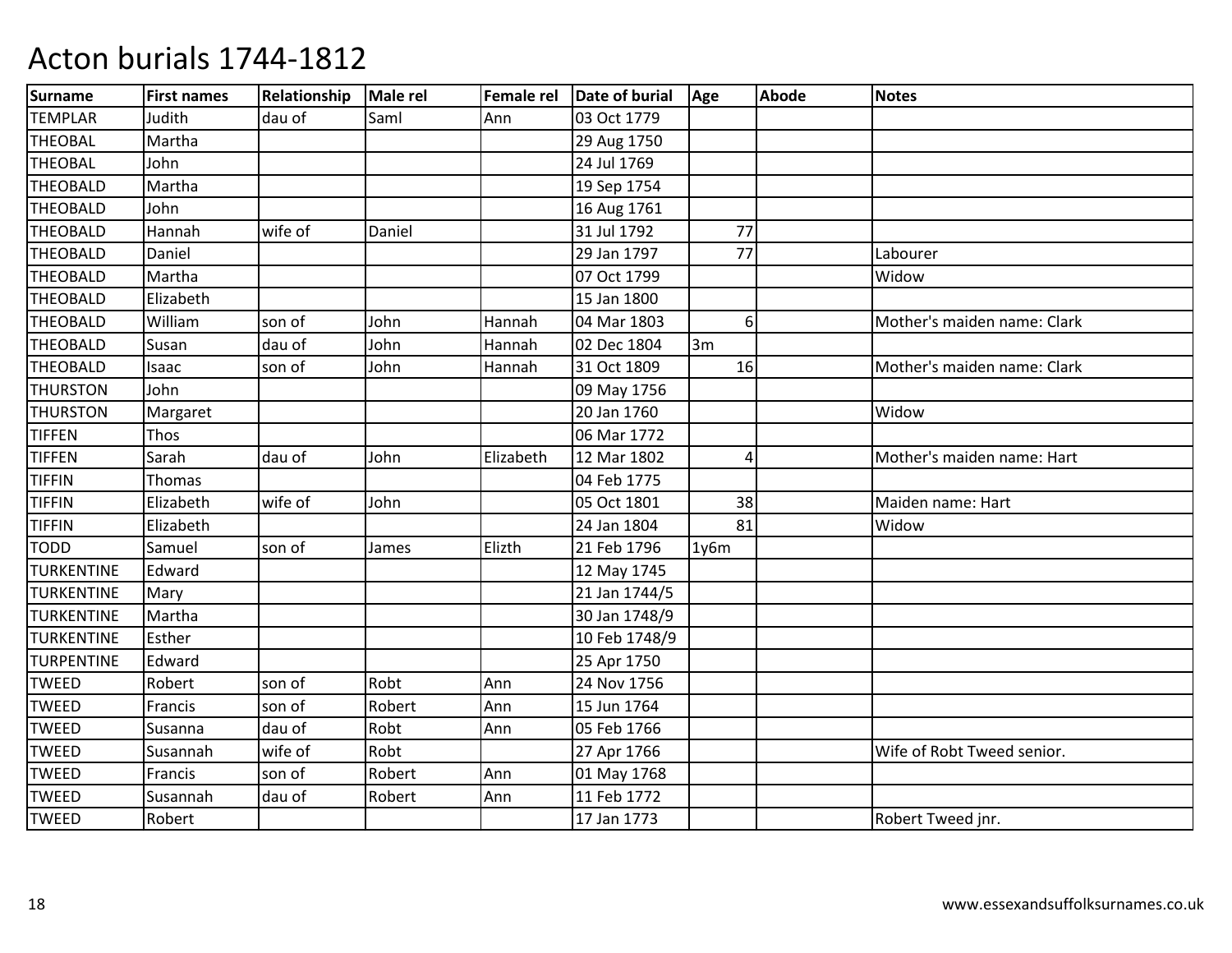| <b>Surname</b>   | <b>First names</b> | Relationship | Male rel | <b>Female rel</b> | Date of burial | Age | <b>Abode</b> | <b>Notes</b>                           |
|------------------|--------------------|--------------|----------|-------------------|----------------|-----|--------------|----------------------------------------|
|                  |                    |              |          |                   |                |     |              |                                        |
|                  |                    |              |          |                   |                |     |              | Daughter of Robert Tweed jrn & Ann his |
| <b>TWEED</b>     | Mary               | dau of       | Robert   | Ann               | 17 Jan 1773    |     |              | wife                                   |
| <b>TWEED</b>     | Robert             |              |          |                   | 04 Jun 1779    |     |              | Church clerk                           |
| <b>TWEED</b>     | John               |              |          |                   | 27 Dec 1796    | 65  |              | Labourer                               |
| <b>UNDERWOOD</b> | Elizabeth          | dau of       | John     | Elizabeth         | 25 Jan 1809    | 9m  |              |                                        |
| <b>UPSON</b>     | Susan              | wife of      | James    |                   | 29 Jan 1788    | 70  |              | Wife of James Upson, farmer            |
| <b>UPSON</b>     | James              |              |          |                   | 10 Jul 1788    | 82  |              | Farmer.                                |
| <b>UPSON</b>     | Sarah              | wife of      | James    |                   | 29 May 1801    | 42  |              |                                        |
| <b>UPSON</b>     | Mary               | dau of       | James    |                   | 15 Feb 1804    | 15  |              |                                        |
| <b>UPSON</b>     | Edward             |              |          |                   | 22 May 1804    | 19  |              | Bachelor                               |
| <b>UPSON</b>     | William            | son of       | James    | Sarah             | 25 Jan 1808    | 19  |              |                                        |
| <b>UPSON</b>     | William            | son of       | James    | Martha            | 06 Sep 1811    | 4m  |              | Mother's maiden name: Foster           |
| <b>VINCENT</b>   | Hannah             | dau of       | Francis  | Susan             | 04 Sep 1760    |     |              |                                        |
| <b>VINCENT</b>   | Susannah           |              |          |                   | 22 Feb 1761    |     |              |                                        |
| <b>VINCENT</b>   | Mary               |              |          |                   | 01 Jun 1766    |     |              |                                        |
| <b>WARD</b>      | Elijah             | son of       | John     | Elizabeth         | 20 Feb 1803    | 2m  |              | Mother's maiden name: Ward             |
| <b>WARD</b>      | Elizabeth          | wife of      | John     |                   | 05 Jun 1803    | 40  |              | Maiden name: Ward                      |
| <b>WARREN</b>    | Sarah              |              |          |                   | 30 May 1745    |     |              |                                        |
| <b>WARREN</b>    | Lydia              |              |          |                   | 10 Jun 1770    |     |              | Widow                                  |
| <b>WATERS</b>    | Mary               |              |          |                   | 12 Oct 1781    |     |              |                                        |
| <b>WAYPOLE</b>   | Thomas             |              |          |                   | 04 May 1797    | 49  |              | Labourer                               |
| WAYPOOL          | Abraham            | son of       | Thomas   | Ann               | 03 May 1804    | 3w  |              | Mother's maiden name: Mumford          |
| <b>WILLES</b>    | Rachael            | dau of       | Saml     | Mary              | 29 Dec 1775    |     |              |                                        |
| <b>WILLES</b>    | Ann                | dau of       | Josh.    | Ann               | 13 Oct 1787    | 14d |              |                                        |
| <b>WILLES</b>    | John               | son of       | Benjamin | Elizabeth         | 17 Jun 1792    | 3d  | Melford      |                                        |
| <b>WILLIS</b>    | Anna               |              |          |                   | 07 May 1755    |     |              |                                        |
| <b>WILLIS</b>    | Benjamin           | son of       | John     | Martha            | 10 Jun 1758    |     |              |                                        |
| <b>WILLIS</b>    | Sarah              | dau of       | John     | Martha            | 15 Apr 1759    |     |              |                                        |
| <b>WILLIS</b>    | Susannah           | dau of       | John     | Martha            | 13 Sep 1760    |     |              |                                        |
| <b>WILLIS</b>    | Joseph             | son of       | Samuel   | Mary              | 20 Mar 1761    |     |              |                                        |
| <b>WILLIS</b>    | Benjamin           | son of       | John     | Martha            | 24 Sep 1764    |     |              |                                        |
| <b>WILLIS</b>    | Samuel             | son of       | John     | Martha            | 27 Feb 1766    |     |              |                                        |